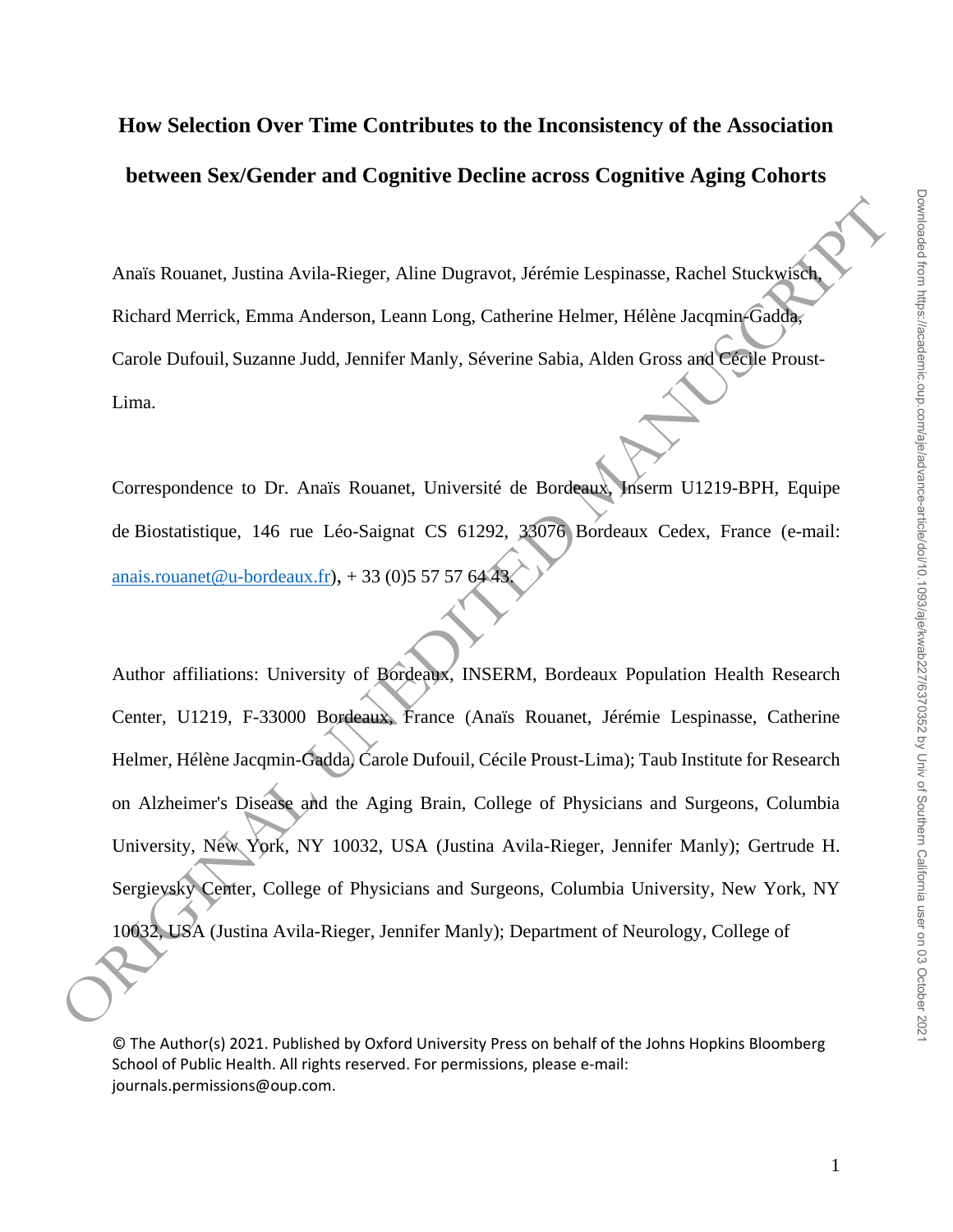Physicians and Surgeons, Columbia University, New York, NY 10032, USA (Justina Avila-Rieger, Jennifer Manly); Université de Paris, Inserm U1153, Epidemiology of Ageing and Neurodegenerative diseases, Paris, France (Aline Dugravot, Séverine Sabia); CHU de Bordeaux, Pole Santé Publique, France (Jérémie Lespinasse, Carole Dufouil); Department of Biostatistics, School of Public Health, University of Alabama at Birmingham, Birmingham, AL, USA (Rachel Stuckwisch, Leann Long, Suzanne Judd); Department of Public Health and Primary Care, University of Cambridge, UK (Richard Merrick); Medical Research Council Integrative Epidemiology Unit, Department of Population Health Sciences within the Bristol Medical School, University of Bristol, UK (Emma Anderson); Department of Epidemiology and Public Health, University College London, UK (Séverine Sabia); Department of Epidemiology, Johns Hopkins Bloomberg School of Public Health, and Johns Hopkins University Center on Aging and Health, Baltimore, MD, USA (Alden Gross). Neurodegenerative diseases, Paris, France (Aline Dugravor, Séverine Sabia); CHU de Brotesuax,<br>
Pole Santé Publique, France (Jérémie Lespinasec, Carole Dufouil); Department of Biostuisfus;<br>
School of Public Health, Universi

This work was funded by the Agence Nationale de la Recherche (grant ANR-18-CE36-0004-01), the British Heart Foundation (grant RG/16/11/32334), the Medical Research Council (grants R024227, S011676, MR/P014437/1), the National Institute of Neurological Disorders and Stroke (grant U01 NS041588), the National Institute on Aging (grants K01AG050699, R01AG056477, R01AG056486, RF1AG062553), the National Institute of Health (grant NIH-NIA/R13AG064971).

Conflicts of interest: none declared.

Running head: [Sex/Gender & Cognitive Aging: impact of selection]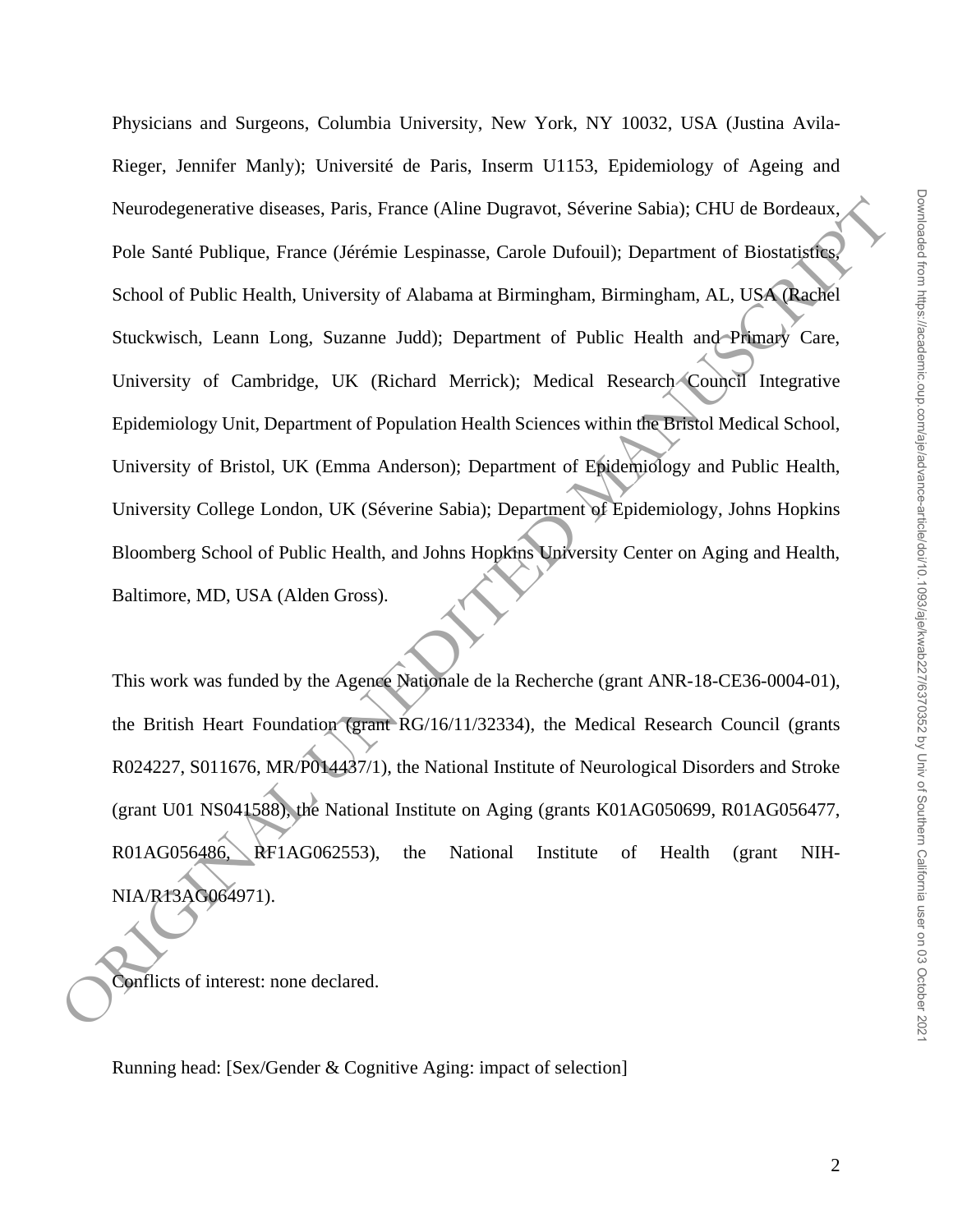#### Abstract

The sex/gender and aging-related cognitive decline association remains poorly understood due to inconsistencies in findings. Such heterogeneity could be attributable to the cognitive functions studied and study population characteristics, but also to a differential selection by drop-out and death between men and women. This work aims to evaluate the impact of selection by drop-out and death on the association between sex/gender and cognitive decline. We first compared the most frequently used statistical methods for longitudinal data, targeting either population estimands (marginal models estimated by Generalized Estimating Equations) or subject-specific estimands (mixed/joint models estimated by likelihood maximization) on eight aging studies: six population-based (ACTIVE(1996-2009), Paquid(1988-2014), REGARDS(2003-2016), 3- City(1999-2016), WHICAP(1992-2017), Whitehall II(2007-2016)) and two clinic-based (ADNI(2004-2017), MEMENTO(2011-2016)) studies. We illustrated the differences in the estimands of the sex/gender association with cognitive decline in selected examples and highlighted the critical role of differential selection by drop-out and death. By using the same estimand, we then contrasted the sex/gender association across cohorts and cognitive measures suggesting residual differential sex/gender association depending on the targeted cognitive measure (memory or animal fluency) and the initial cohort selection. We recommend focusing on subject-specific estimands in the alive population for assessing sex/gender differences while handling differential selection over time. inconsistencies in findings. Such heterogeneity could be attributable to the cognitive functions<br>studied and study oppolation characteristics, but also to a differential selection by drop-out<br>and death or the association b

**Keywords** (8): aging cohorts, cognition, death, drop-out, longitudinal models, selection, sex/gender.

**Abbreviations**: LMM: Linear mixed model; JM: Joint model; GEE: Generalized Estimating Equations; wGEE: weighted Generalized Estimating Equations; DAR death at random; DCAR death completely at random; DNAR death not at random; MAR missing at random; MCAR missing completely at random; MNAR missing not at random.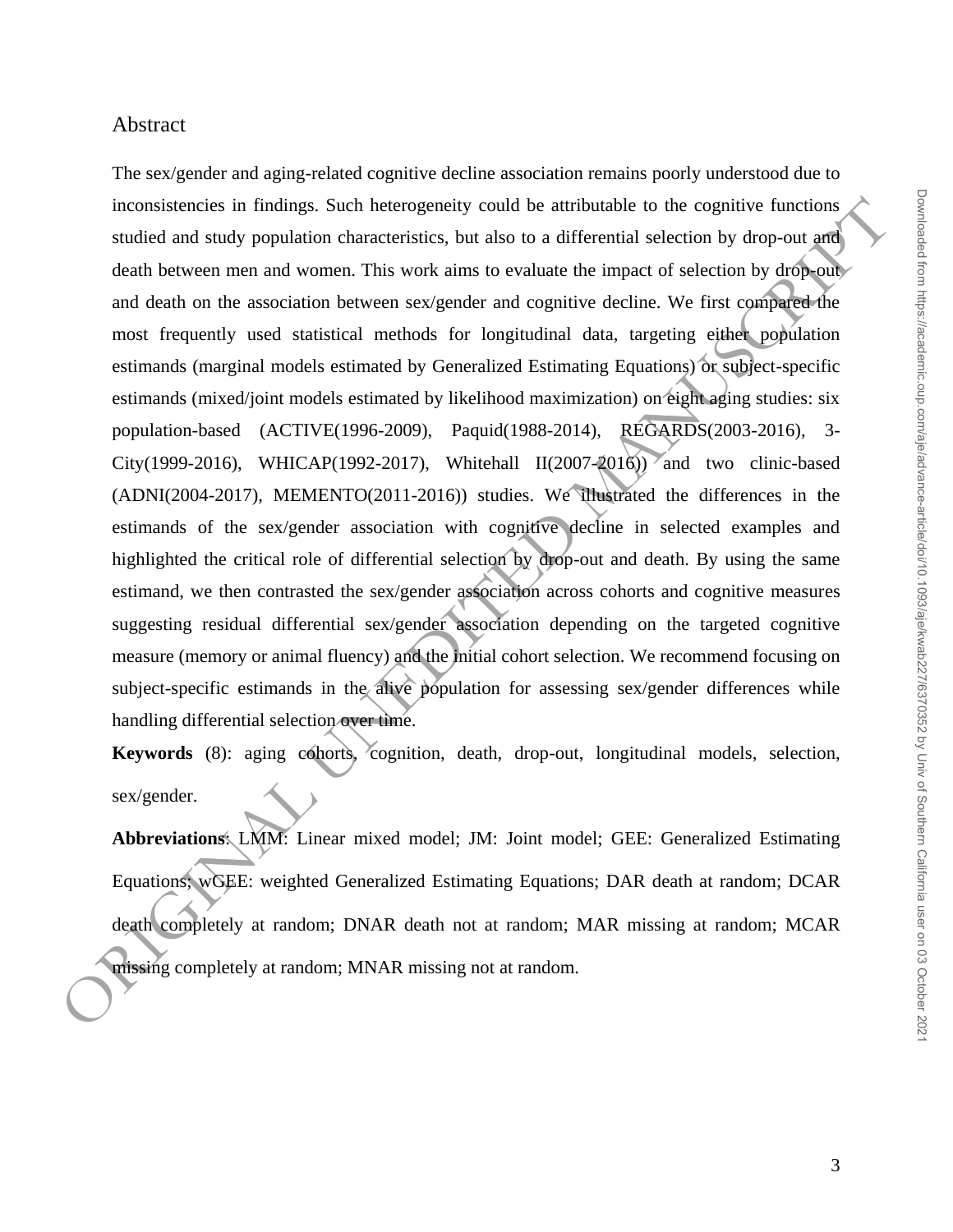Examining sex/gender as a risk factor for Alzheimer's disease (AD), dementia, and aging-related cognitive decline is critical to better understand their underlying mechanisms and develop tailored prevention strategies. A sizable body of literature has investigated the association between sex/gender and either AD diagnosis [1][2][3] or cognitive decline [4][5][6][7], without reaching a consensus. This work aims to explore some directions that may explain such inconsistency in sex/gender associations by focusing specifically on aging-related cognitive decline.

There has been a growing public health recommendation to differentiate sex, biologically defined, and gender, the social construct [8]. Cognitive differences by sex may be biologically driven [1][9][10][11] while cognitive disparities between genders may result from differences in cognitive reserve [12], lifestyle or sociocultural factors [1][13]. Throughout this article, we refer to the "sex/gender" concept [14][15], combining the effect of sex and gender.

Heterogeneity in findings regarding sex/gender differences in aging-related cognitive decline is likely multifactorial. First, cohort characteristics and initial selection are an inherent source of discrepancy across cohorts. The lack of representativeness of the study populations may lead to spurious conclusions if sex/gender is associated with sample selection. Including men (or women) with different levels of education, ages, social backgrounds or ethnicities may widen the cognitive differences by sex/gender across studies at baseline and over follow-up. provention strategies. A sizable body of literature has investigated the association between<br>sex/gender and either Al) diagnosis  $|11|21|3|$  or exaptivize decline  $|41|5|16|17|$ , without reaching<br>consensus. This work ains

Second, heterogeneity in findings may also result from the cognitive domains investigated [4][16] and the neuropsychological tests used to measure cognition [17][18][19][20]. As an example, episodic memory and verbal fluency, particularly involved in the pathological process toward dementia [21][22], seem to be oppositely associated with sex/gender [4][23][24] [25][26]. Neuropsychological tests also have inherent specific characteristics. Capitani et al. [17] argued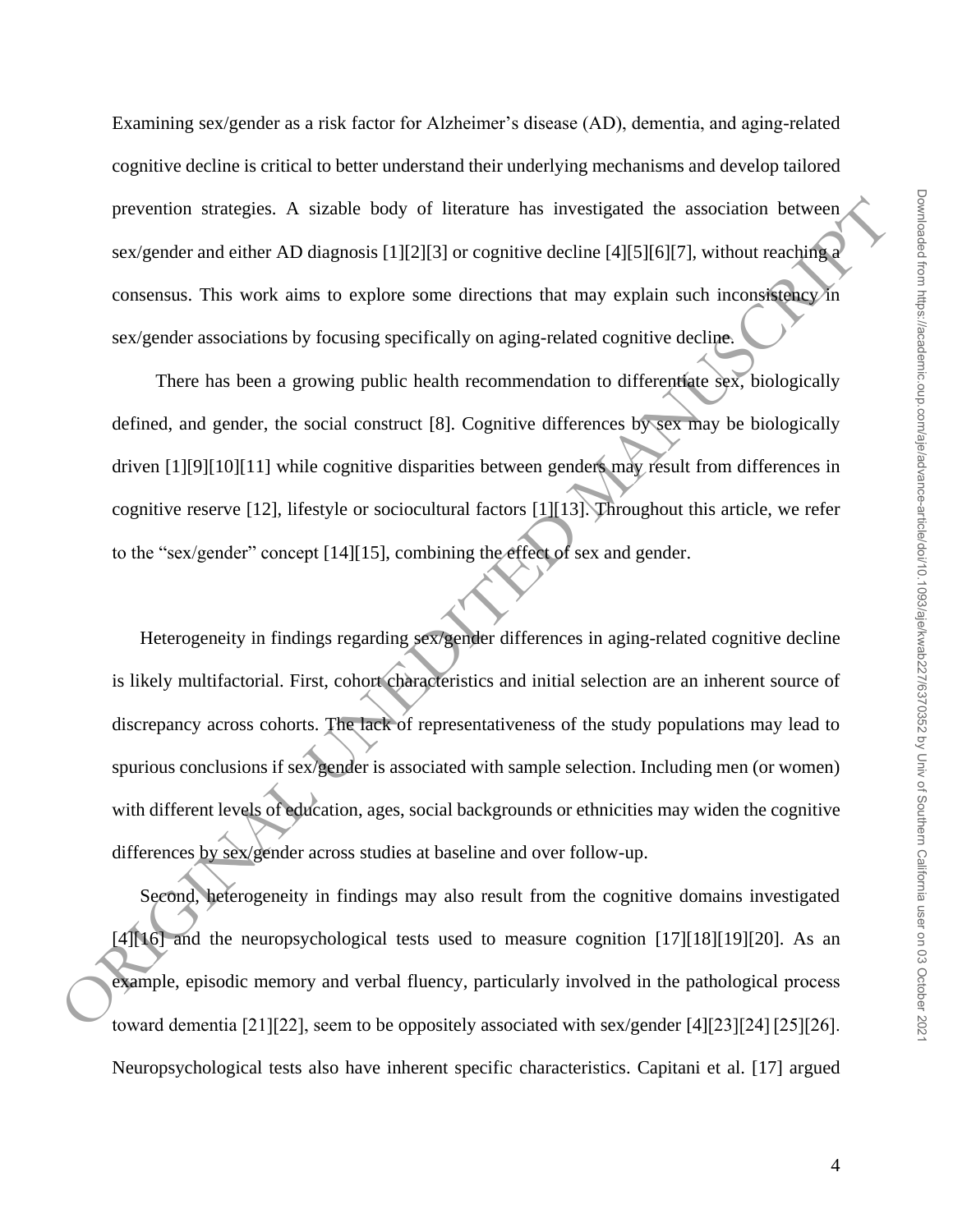that gender was differentially associated with semantic fluency tasks, such as the fruit and tool categories. The varying testing conditions (length of the test, language, potential cues) may also make comparisons across studies less straightforward.

Finally, the selection over time induced by attrition by death and drop-out in aging cohorts is a major driver of heterogeneity since attrition commonly differs by sex/gender. Indeed, the survival bias observed in cognitive aging studies [27] can lead to men showing better preserved cognition compared to less selected women at the same age [14][28][29], as men and participants with low cognitive level tend to die earlier and drop out of studies at a higher rate. Handling this attrition properly is therefore critical when investigating the association between sex/gender and aging-related cognitive decline. studies less straightforward.<br>
over time induced by attrition by death and drop-out in aging cohorfs and<br>
geneity since attrition commonly differs by sex/gender. Indeed, the<br>
cognitive aging studies [27] can lead to men sh

The present study, initiated during the 2018 annual meeting of MELODEM (MEthods in LOngitudinal DEMentia research) initiative [30], aimed to evaluate to what extent selection over time due to attrition by death and drop-out and its statistical handling could explain the heterogeneity in associations between sex/gender and aging-related cognitive decline. We leveraged data from eight large longitudinal cognitive aging cohorts to illustrate this impact on different attrition scenarios. We specifically compared two families of state-of-the-art longitudinal statistical methods, namely: different attrition scenarios. We specifically compared two families of state-of-the-art longitudinal<br>statistical methods, hamely:<br>- population models, especially marginal models estimated by Generalized Estimating<br>Equatio

- population models, especially marginal models estimated by Generalized Estimating Equations (GEE), which target the change in the population mean [31];

maximization, which target the individual change [32][33].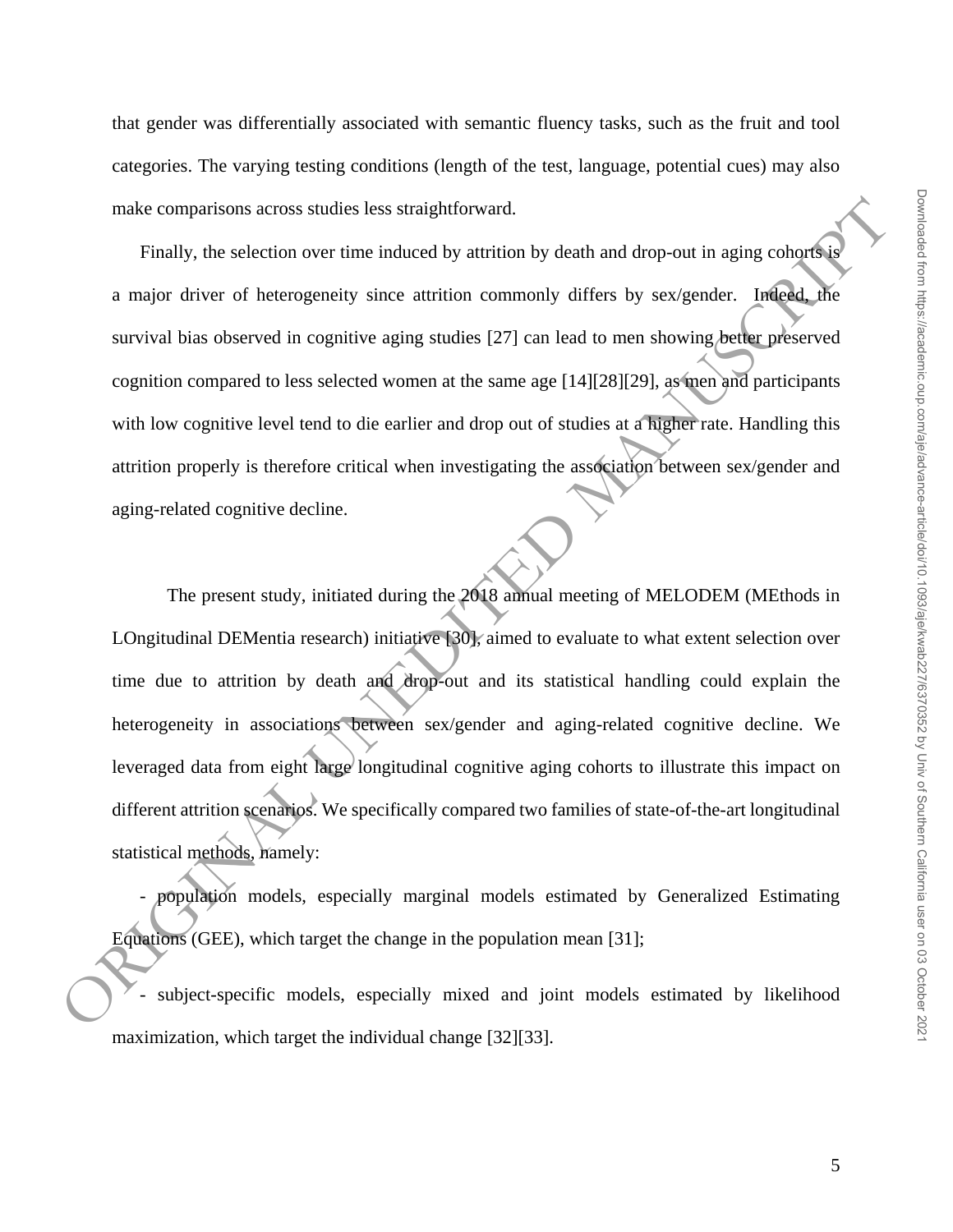Although not handling them statistically, we also acknowledged the roles of initial selection and cognitive domains by illustrating the heterogeneity of associations across the eight cohorts and two important domains in cognitive aging, verbal fluency and episodic memory.

### **METHODS**

#### **Cohorts**

This work relied on six population-based prospective cohorts: Advanced Cognitive Training for Independent and Vital Elderly (ACTIVE)[34], Personnes Âgées QUID (Paquid)[35], REasons for Geographic And Racial Differences in Stroke (REGARDS)[36], Bordeaux-Three City (3- City)[37], Washington Heights-Inwood Columbia Aging Project (WHICAP)[38], and Whitehall II[39]. We also considered two clinic-based prospective cohorts: Alzheimer's Disease Neuroimaging Initiative (ADNI)[40] and the Memento study (MEMENTO)[41]. The eight cohorts are described in Web Table 1 and Web Appendix 1. cognitive aging, verbal fluency and episodic memory.<br>
solution-based prospective cohorts: Advanced Cognitive Training for<br>
derly (ACTIVE)[34], Personnes Âgées QUID (Paquid)[35], REasons for<br>
Differences in Stroke (REGARDS)

To reduce heterogeneity across cohorts while limiting the selection criteria and ensuring a relevant target population for the study of aging-related cognitive decline, we included all the participants aged 65 years and older at baseline, with no prevalent dementia, with information at baseline on sex/gender, education level, age at entry, and with at least one measure of the cognitive test(s) under consideration at baseline. In addition, as the ACTIVE study was originally a randomized, controlled, single-masked trial, we only considered the control group as a relevant target population for the study of aging-related cognitive decline, we included all the participants aged 65 years and older at baseline, with no prevalent dementia, with information at baseline of sex/gender, edu area only in the 3-City study as the memory test under consideration was collected only in this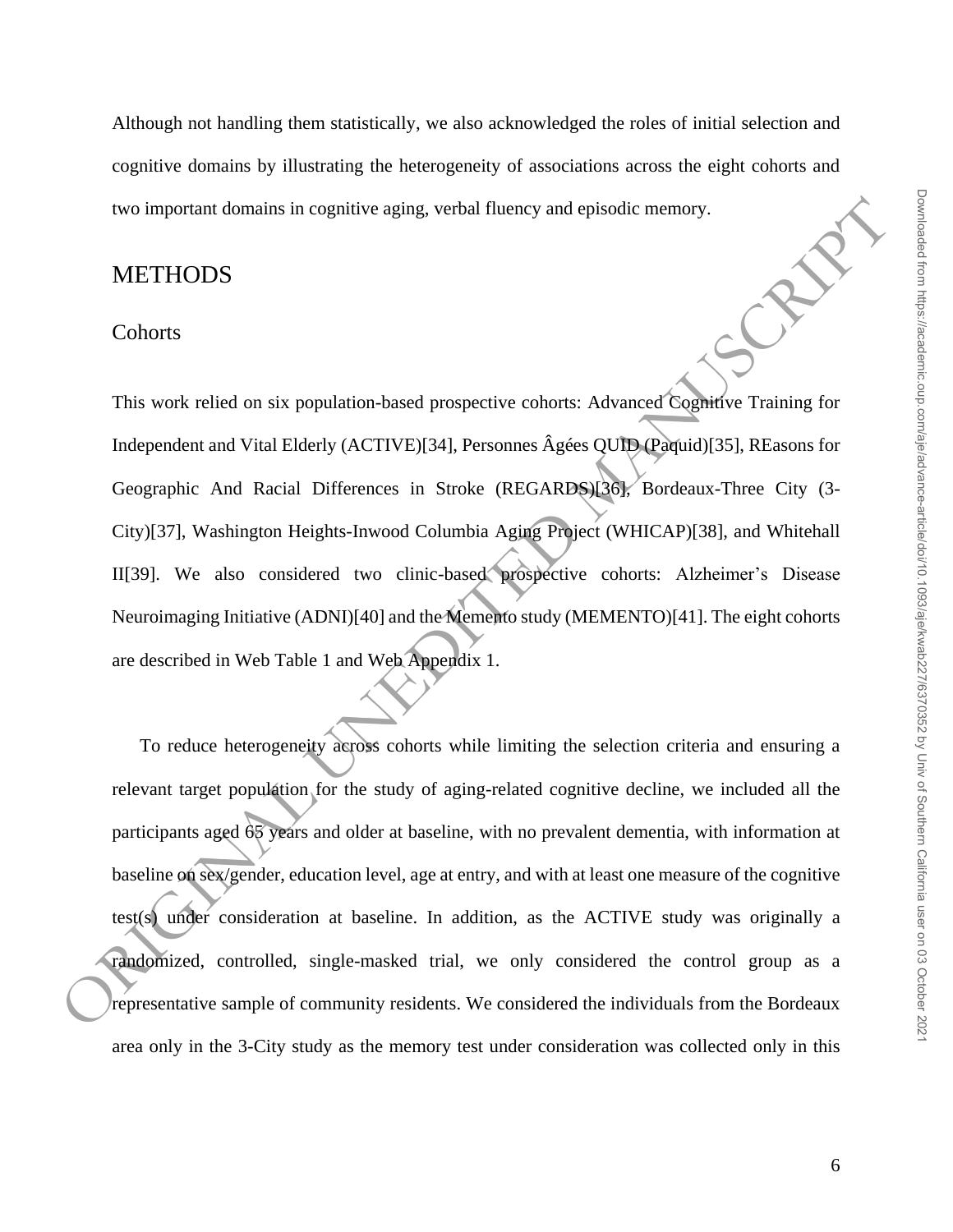city. Finally, we included the four collection waves from ADNI study: ADNI1, ADNIGO, ADNI2 and ADNI3.

#### Cognitive domains

We focused primarily on episodic memory, central in AD research [21][24]. Memory was assessed using different tests across cohorts: a free recall test in Whitehall II [42], Rey's auditory verbal learning test [43] in ACTIVE and ADNI, Word List Learning test in REGARDS, Free and Cued Selective Reminding Test [44] in 3-City and MEMENTO, Selective Reminding Test [45] in WHICAP. For all these tests, participants were read a list of words and asked to recall as many as possible, at different occasions. However, the number of words and trials varied across tests: the respective lists included 20, 15, 10, 16, and 12 words and the total scores were the sum of the free recalls over 1, 5, 3, 3, and 6 trials, respectively. To further illustrate the importance of the potential differences according to cognitive domains, we considered verbal fluency in an additional analysis, as also involved in the pre-dementia process [21][25][26]. Participants had to name orally (or in writing in Whitehall II) as many animals as possible within 15 seconds (Paquid), 30 seconds (3- City), 60 seconds (ADNI, WHICAP, REGARDS, Whitehall II) or 120 seconds (MEMENTO). Missingness and death processes Cognitive domains<br>We focused primarily on episodic memory, central in AD research [21][24]. Memory was assessed<br>using different rests scross cohors: a free recall test in Whitehall 11/421, Roy, Saudinoy vorbal<br>learning tes

The missingness process in longitudinal studies has been categorized through three mechanisms [46]:

 Data are missing completely at random (MCAR) if the probability of drop-out at any time depends on the observed covariates only.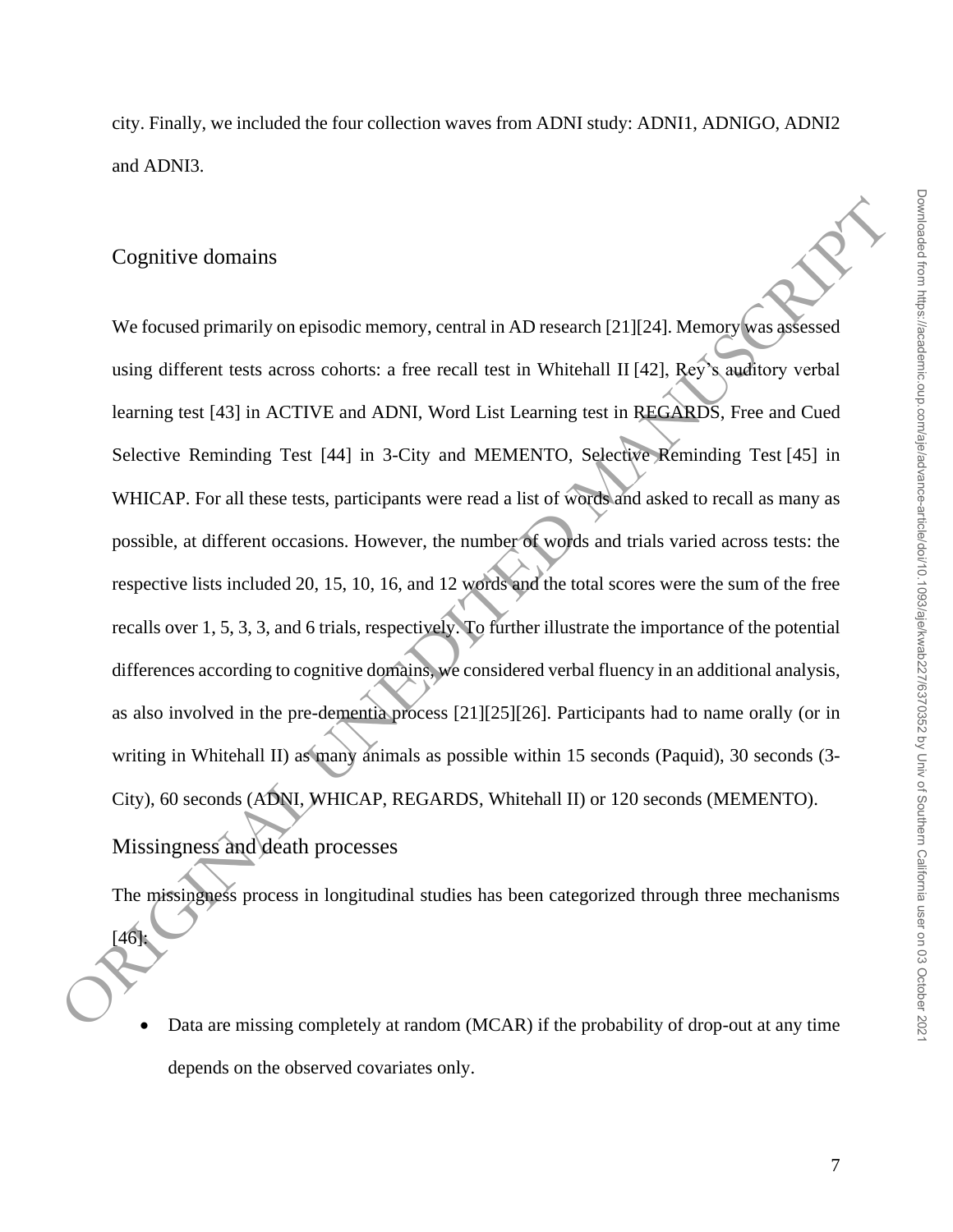- Data are missing at random (MAR) if the probability of drop-out at any time *t* depends on the values of the marker observed before time *t*.
- Data are missing not at random (MNAR) if the probability of drop-out at any time *t* further depends on unobserved values such as the marker value at time *t* or current slope.

In aging studies, another source of attrition is death. Rouanet et al. [47] extended the missing data assumptions to the death mechanism by differentiating:

- Death completely at random (DCAR) if the probability to die at any time depends on the covariates only.
- Death at random (DAR) if the probability to die at any time *t* depends on the values of the marker observed before the current time *t*.
- Death not at random (DNAR) if the probability to die at any time further depends on unobserved values such as the current marker value or current slope.

# Subject-specific and Population Estimands and Models

Two main types of models are used for analyzing longitudinal data in epidemiology[48]:

- subject-specific models such as linear mixed models (LMM) and joint models (JM);

- population-averaged models such as marginal models estimated by GEE.

Subject-specific methods ascertain individual mean trajectories and provide estimates of the individual change associated with covariates (adjusted for individual random effects that can be interpreted as the unobserved characteristics). In contrast, population-averaged methods estimate the population outcome mean and yield estimates of the population-level average change • Data are missing not at random (MNAR) if the probability of drop-out at any time r further<br>depends on unobserved values such as the marker value at time *i* or current slope.<br>In aging studies, another source of attriti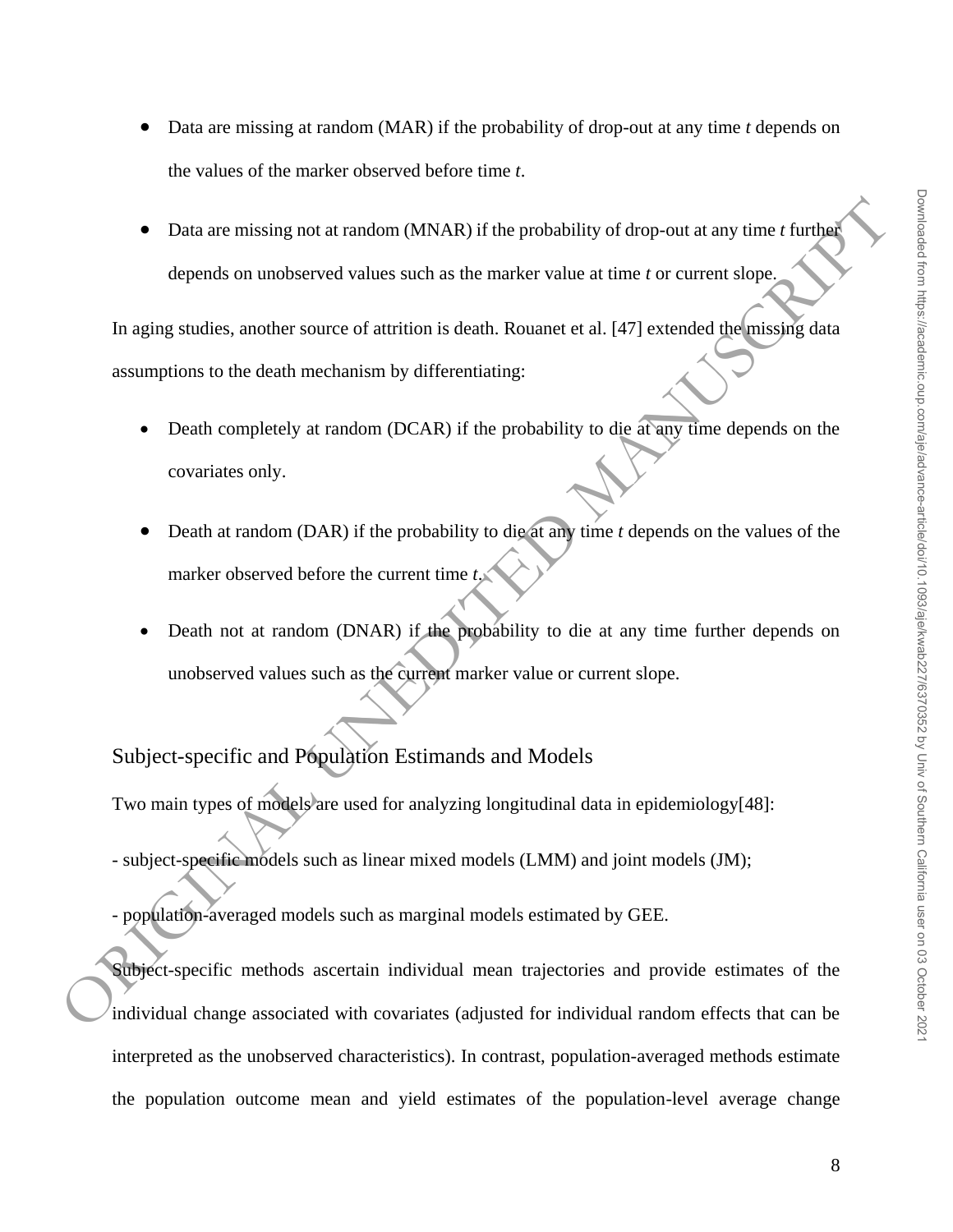associated with covariates (averaged over all unmeasured characteristics). Subject-specific and population-averaged estimands are identical only in the linear context with complete or MCAR/DCAR data.

When the follow-up can be terminated by drop-out or death at random (MAR/DAR) or not (MNAR/DNAR), which is likely in cohorts of elderly, some authors argued that subject-specific models impute data after death, making their estimates only interpretable for immortal subjects [49][50]. Rouanet et al. [47] showed that in a linear case where measurement errors are independent from the random effects and future time-to-death (which is a reasonable assumption), subject-specific estimates are also interpretable for subjects alive.

For estimating the association of sex/gender on cognitive decline with an etiologic purpose, we claim that subject-specific estimands for subjects alive are more relevant than populationaveraged estimands in the population alive. Indeed, we are interested in the mean outcome difference between a man and a woman who are alive and share the same observed characteristics (covariates other than sex/gender) and unobserved ones (individual random effects). In contrast, the population-averaged estimand among the population alive represents the difference between the mean outcome value among men alive at some point, averaged over all unmeasured characteristics, and the mean outcome value among women alive at the same time, also averaged over all unmeasured characteristics. If death is more selective for men than women, the populationaveraged estimand in the population alive would result from this survival bias. Hereafter, we consider that the estimand of interest in our context is the subject-specific effect of sex/gender for subjects alive. Under M(C)AR/D(C)AR assumptions, linear mixed models, usually estimated by Maximum Likelihood, are robust and provide unbiased estimates. When either drop-out or death is not at random (MNAR or DNAR), joint models for the outcome and the informative process MCAR/DCAR data.<br>
When the follow-up can be terminated by drop-out or death at random (MAR/DAR) or more (MNAR/DAR), which is tikely in cohorts of elderly, some authors argued that subject appear (MNAR/DNAR), which is tikel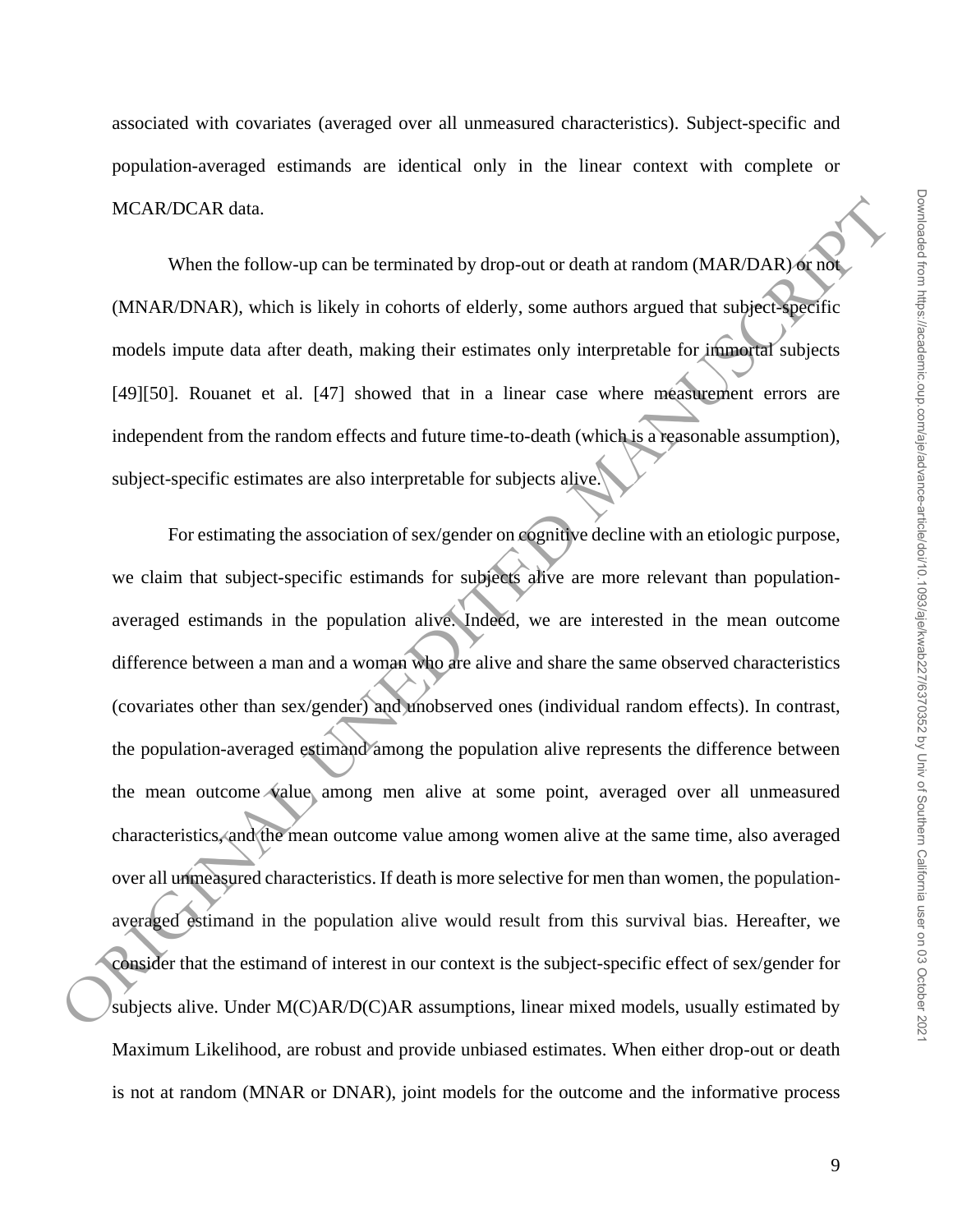(drop-out or death, respectively) will give robust estimates of the subject-specific effect for subjects alive, provided that the association between the two variables is well-specified [47].

In the population-averaged approach, marginal models with an independence working correlation structure, estimated by GEE, estimate the covariate effect on the outcome mean among the population currently observed. This population being selected by both drop-out and death, the corresponding population-averaged estimate will be equal to the subject-specific target estimand only under the MCAR and DCAR assumptions. In order to make the marginal approach robust to MAR data, Dufouil et al. [51] proposed a weighting method where each observation is weighted by the inverse probability to be observed at the current time, given the subject is currently alive and given his/her covariates and past observed marker values. This method, noted wGEE, therefore corrects for the selection by drop-out by overweighting subjects alive likely to drop out. It estimates the population-averaged covariate effect among subjects currently alive, that is equal to the subject-specific effect for subjects alive only under M(C)AR/DCAR assumptions. In the population-averaged approach, marginal models with an independence working<br>correlation structure, estimated by GEE, estimate the covariate effect on the outcome mean among<br>the population currently observed. This pop

Table 2 summarizes the target estimands of each method and the assumptions under which each estimate corresponds to the unbiased subject-specific estimate for subjects alive.

Statistical analysis

All population-averaged and subject-specific models included the same linear regression at the population level (Web Appendix 2): the cognitive score was regressed on delay in the study (in decades) with a quadratic time trend, and was adjusted for age at baseline (centered in 75 years and in decades) and for a practice effect (time-dependent variable equal to 1 at the first visit and 0 afterwards) [52]. We also accounted for the effects of sex/gender (1 for male, 0 for female),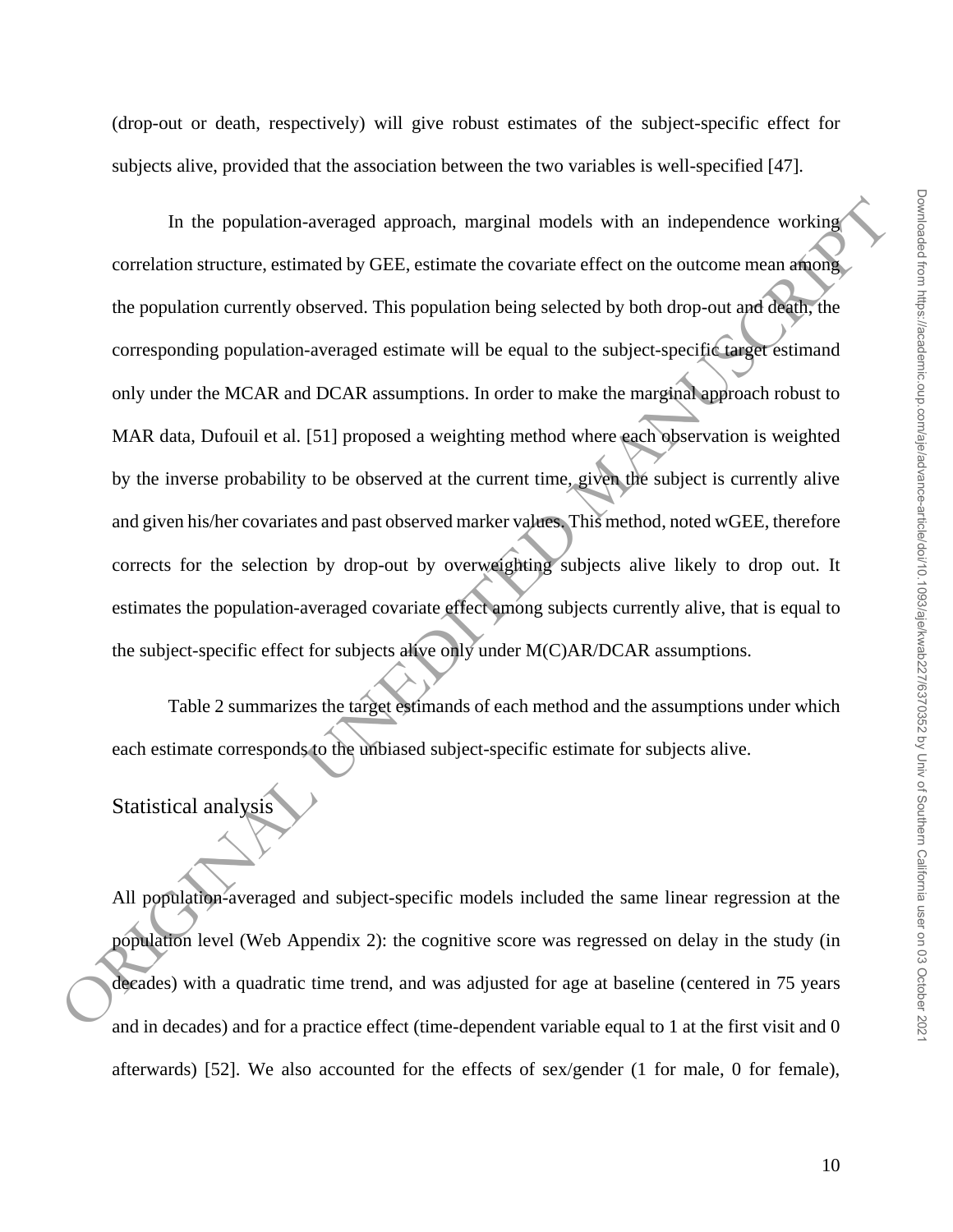education level and their interactions with the functions of time. Education level was binarized, taking the value 1 for: obtaining primary school certificate in Paquid; >12 years of education (Baccalaureat or greater) in 3-City and MEMENTO; 'high school or greater' in WHICAP; 'Alevel or more' in Whitehall II; 'some college or above' in REGARDS; > 14 years of education in ADNI and ACTIVE. Correlated individual random effects on each function of time were added for LMM and JM. Models were also adjusted for the entry wave in WHICAP and for ethnicity in REGARDS, WHICAP, and Whitehall II (see Web Appendix 1 for more details on these variables).

For the joint model, we defined a composite endpoint as the first event of either drop-out, dementia (when available) or death. To limit the potential bias due to interval censoring of timeto-dementia, we censored participants at their last visit if they died later than 3 years after their last visit. We specified a proportional hazards sub-model for the instantaneous hazard of the event adjusted for centered aged at baseline, sex/gender, education (and entry wave in WHICAP and ethnicity in REGARDS, WHICAP and Whitehall II), with a baseline hazard function modelled by cubic splines with 5 knots placed at the quantiles of the event times. The correlation between the cognitive test and the time-to-event was accounted for by adjusting the survival sub-model for the current true value of the test and current slope. in 3-City and MEMENTO; 'high school or greater' in WHICAP; 'A-<br>
ill II; 'some college or above' in REGARDS; > 14 years of education in<br>
related individual random effects on each function of time were added<br>
s were also adj

The wGEE weights were computed using a logistic model for the probability of drop-out among subjects alive, adjusted for sex/gender, education level, centered age at baseline and the explant true value of the test and current slope.<br>
The wGEE weights were computed using a logistic model for the probability of drop-out<br>
among subjects alive, adjusted for sex/gender, education level, centered age at base WHICAP and Whitehall II).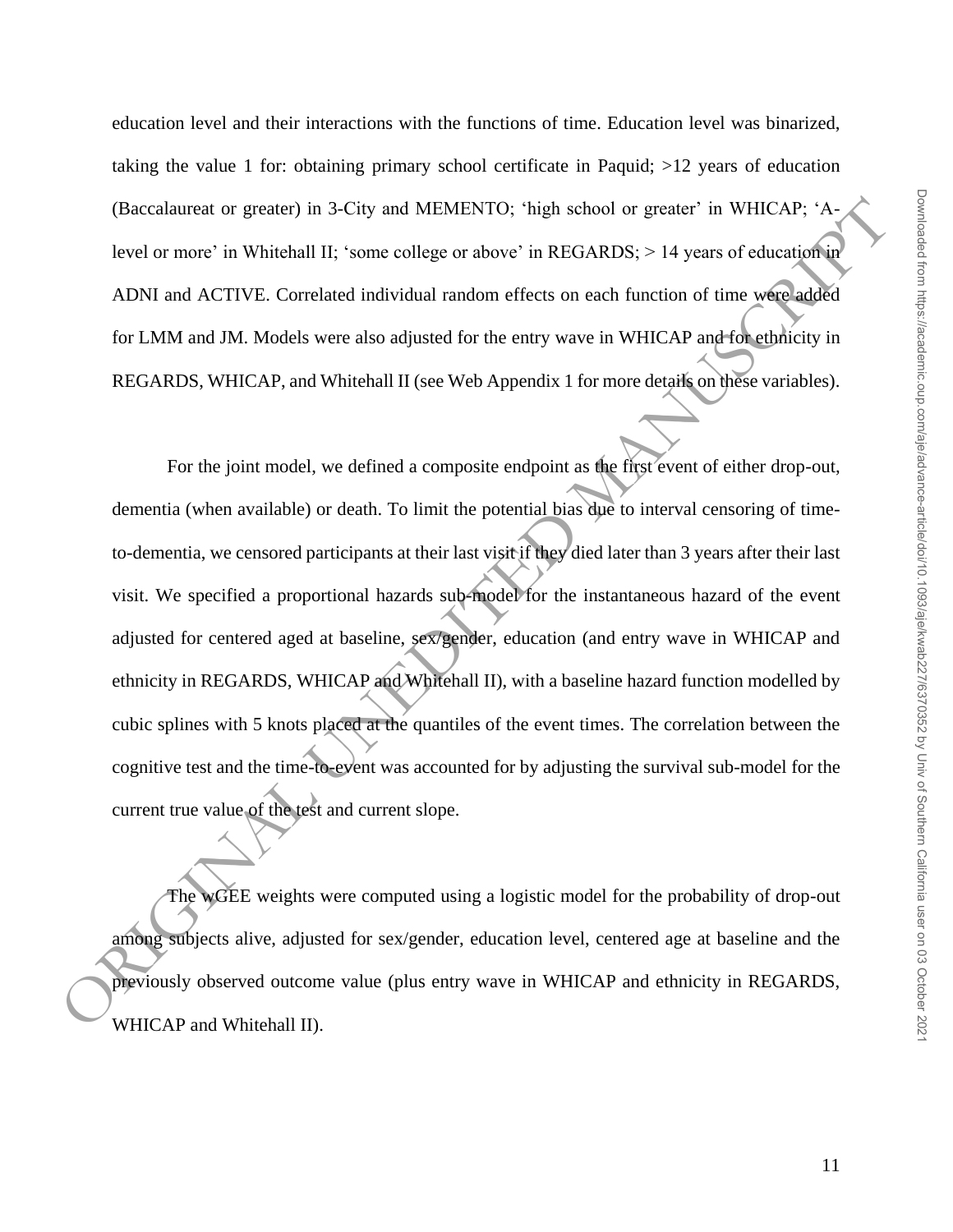The LMM, JM, GEE and wGEE models were run with the R packages nlme [53], JM [54], geeM [55] and the combination of weightQuant [56] and geeM, respectively. An example of the script is proposed for replication[57].

### RESULTS

#### Description of the cohort samples

The study samples are described in Table 1 and Web Tables 2 and 3. Sample sizes varied from 606 in ACTIVE to 12,376 in REGARDS, however the age ranges were comparable across studies (Active: [65-93], ADNI: [65-99], MEMENTO: [65-93], Paquid: [65-105], REGARDS: [65-98], 3-City: [65-100], WHICAP: [65-103], Whitehall II: [65-79]). The heterogeneity in the follow-up length did not translate into a high variability in the number of measurements per subject, as studies with shorter duration of follow-up (Whitehall II, REGARDS, MEMENTO) presented more regular visits and/or less attrition. Finally, the cohorts exhibited large differences in terms of education levels and sex/gender proportions (male frequency ranging from 71% in Whitehall II to 27.4% in ACTIVE), demonstrating different initial selection across cohorts (Characteristics by sex/gender in Web table 3). script is proposed for replication [57].<br>
RESULTS<br>
Description of the cohort samples<br>
The study samples are described in Table 1 and Web Tables 2 and 3.4 simple sizes varied from<br>
606 in ACTIVE to 12,376 in REGARDS, howev

Contrasts across statistical methods and estimands

We illustrate the differences in the statistical methods on three cohorts that differ according to the drop-out and death mechanisms in Figures 1-3; the same figures for the other cohorts are available in the supplementary materials (Web Figures 1-4; Web Figures 5-11 for verbal fluency). For each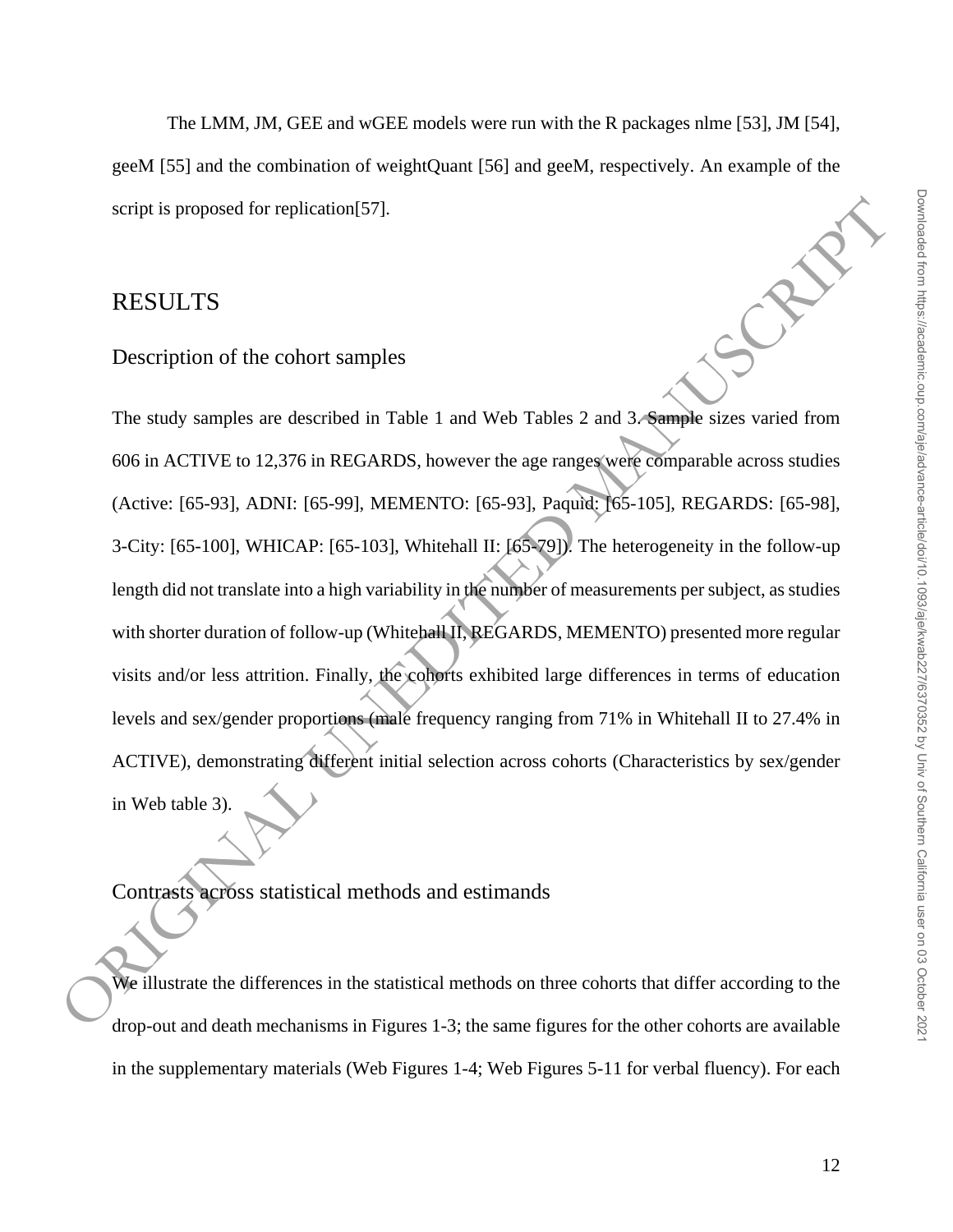method, we report the trajectories estimated for men and women in a reference group (A) and the sex/gender estimates (with the 95% confidence intervals) as a function of the duration in the study (B). The non-parametric cumulative probabilities of drop-out (C) and death (D) over time in the study are also presented by sex/gender.

In the ACTIVE cohort (Figure 1), which has a substantial attrition by drop-out and death over time (probabilities above 25% at 10 years), estimated memory declines differ across methods (A). GEE estimates the slowest apparent decline as it targets a population-averaged estimand among individuals still in the cohort, and those who remain longer are likely to be healthier on average than those who drop out or die (not MCAR/DCAR mechanism). The wGEE, targeting the population-averaged evolutions among subjects alive, corrects for drop-out selection. It shows steeper declines than GEE, because participants who drop out are cognitively more impaired and in the wGEE method, participants alive with a higher probability of drop-out (possibly explained by lower cognitive scores) are upweighted. Finally, the LMM/JM estimated trajectories can either be interpreted as population-averaged trajectories in the immortal population or as subject-specific trajectories for a subject alive with random effects equal to 0 [47]. They show even steeper declines than wGEE trajectories as they also account for selection by death (DAR in LMM; DNAR in JM) and participants who die are likely to be more cognitively impaired than those who survive. (B). The non-parametric cumulative probabilities of drop-nut (C) and death (D) over time in the study are also presented by sexigender.<br>
In the ACTIVE cohort (Figure 1), which has a substantial autrition by drop-buyard de

Sex/gender differences in ACTIVE (B) are comparable across the four methods at baseline (all in favor of women performing better) as every participant is alive and observed, as required in the inclusion criteria. We observe no difference between GEE and wGEE estimates over time, the drop-out probability being the same among men and women (C). However, differences between the population-averaged estimates (GEE and wGEE) and the subject-specific estimates for any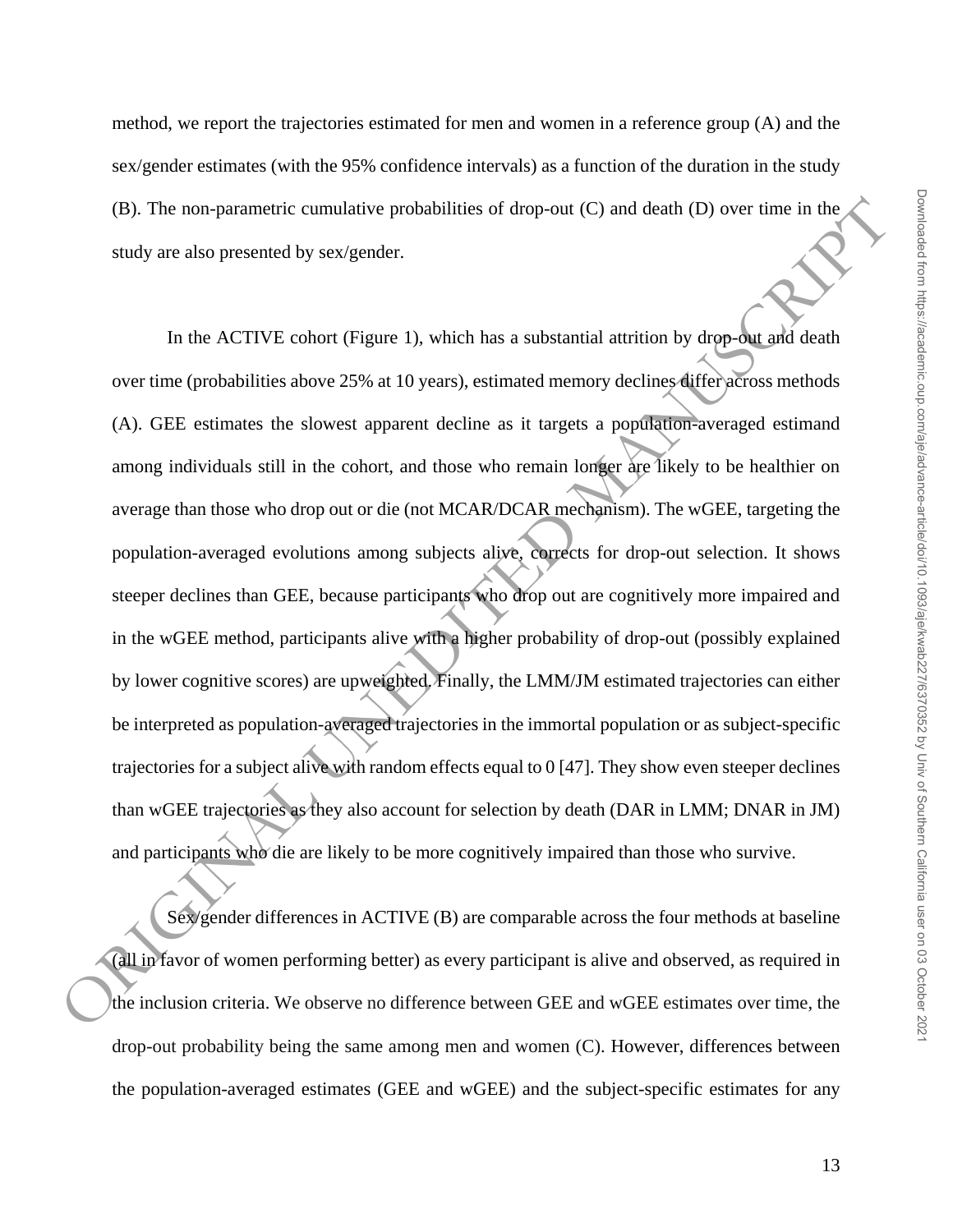subject alive (LMM and JM) arise over time: at 5 and 9 years, the population-averaged estimates are more in favor of men. Indeed, men who stay alive are likely to be healthier since the risk of death is higher among both men (D) and subjects with low cognitive levels.

In contrast, the Whitehall II study (Figure 2) presents a very low probability of death among both men and women (D), but a selective drop-out in favor of men mainly at three times (right after baseline, around 4 years and after 8 years, C). All the predicted memory trajectories are more similar as they all lay within the 95% confidence band of the LMM estimated evolution, represented in shaded areas (A). In particular, due to the very low mortality, the populationaveraged trajectory among subjects alive (wGEE) and the subject-specific mean trajectory (LMM) are very close. All the sex/gender estimates evolve similarly, showing a significant cognitive difference in favor of women at baseline which gets closer to the null value over time (B). The mean (D) and subjects with low cognitive levels.<br>
Suitehall II study (Figure 2) presents a very low probability of death among<br>
the suitehall II study (Figure 2) presents a very low probability of death among<br>
the sear

Finally, the WHICAP study (Figure 3), which is open and has a longer follow-up, exhibited larger probabilities of drop-out and death over time. This translates into wider differences between the estimated trajectories of GEE and wGEE on the one hand, and between wGEE and LMM on the other hand  $(A)$ . The difference between LMM and JM models suggests that missing data might not be at random. Despite large rates of drop-out and death, the sex/gender estimates in favor of women (B) remain relatively close and stable across time and methods. This might be due to the estimated trajectories of GEE and wGEE on the one hand, and between wGEE and LMM on<br>the other hand (A). The difference between LMM and JM models suggests that missing data might<br>not be at random. Despite large rates of men.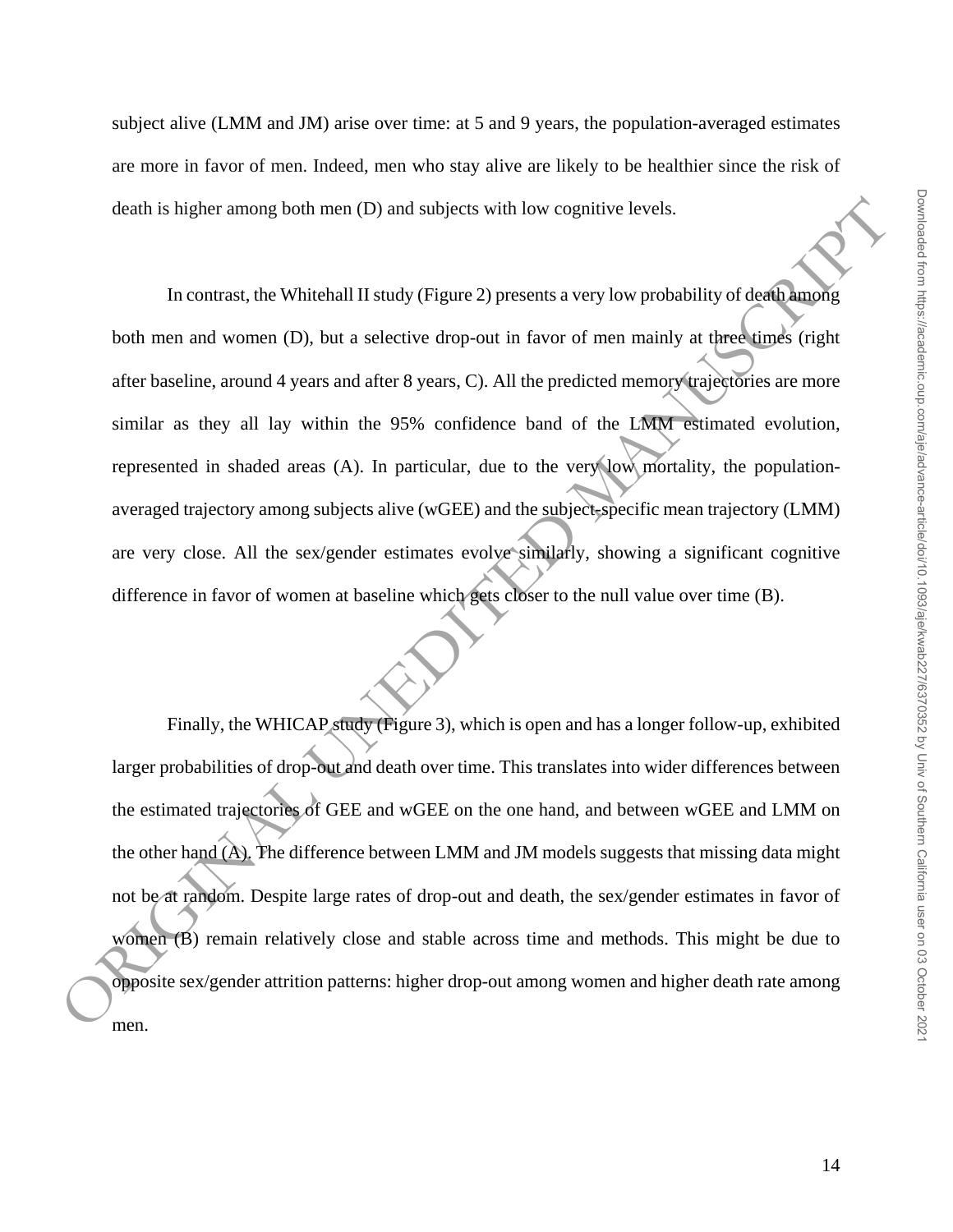Due to the small differences between the LMM and JM estimates observed in the illustrations above, we focused on the subject-specific LMM estimates to assess the cognitive difference according to sex/gender across cohorts (Table 3). Here, cognitive tests were standardized according to the mean and standard deviation at baseline to make effect sizes comparable across cohorts. Overall, women had higher memory scores regardless of the cohorts and sex/gender differences seemed to attenuate with time (but were still significant at 9 years), although some differences in effect sizes remained across cohorts. When exploring verbal fluency, sex/gender differences were smaller and in favor of men at baseline, except in clinic-based cohorts (ADNI, MEMENTO). This might be due to the stricter initial selection in the latter (see Web Table 2). Due to the small differences between the LMM and JM estimates observed in the illustrations<br>above, we focused on the subject-specific LMM estimates to assess the cognitive differences<br>according to sex/gender across cohorts

## DISCUSSION

This longitudinal study comparing eight diverse cohorts presents two key findings. First, there were substantial differences across studies in the probabilities of drop-out and death, which affected predicted cognitive trajectories and estimates of sex/gender differences during follow-up. Secondly, even after controlling for attrition, sex/gender associations still differed according to the cognitive function of interest and the initial cohort selection.

The choice of the appropriate statistical method is crucial when assessing the sex/gender association with cognition. We argued that subject-specific models, which target the change in the individual mean for any subject alive, are more suitable for studying this association. Indeed, from an etiological perspective, the estimand needs to contrast the effect for individuals that are similar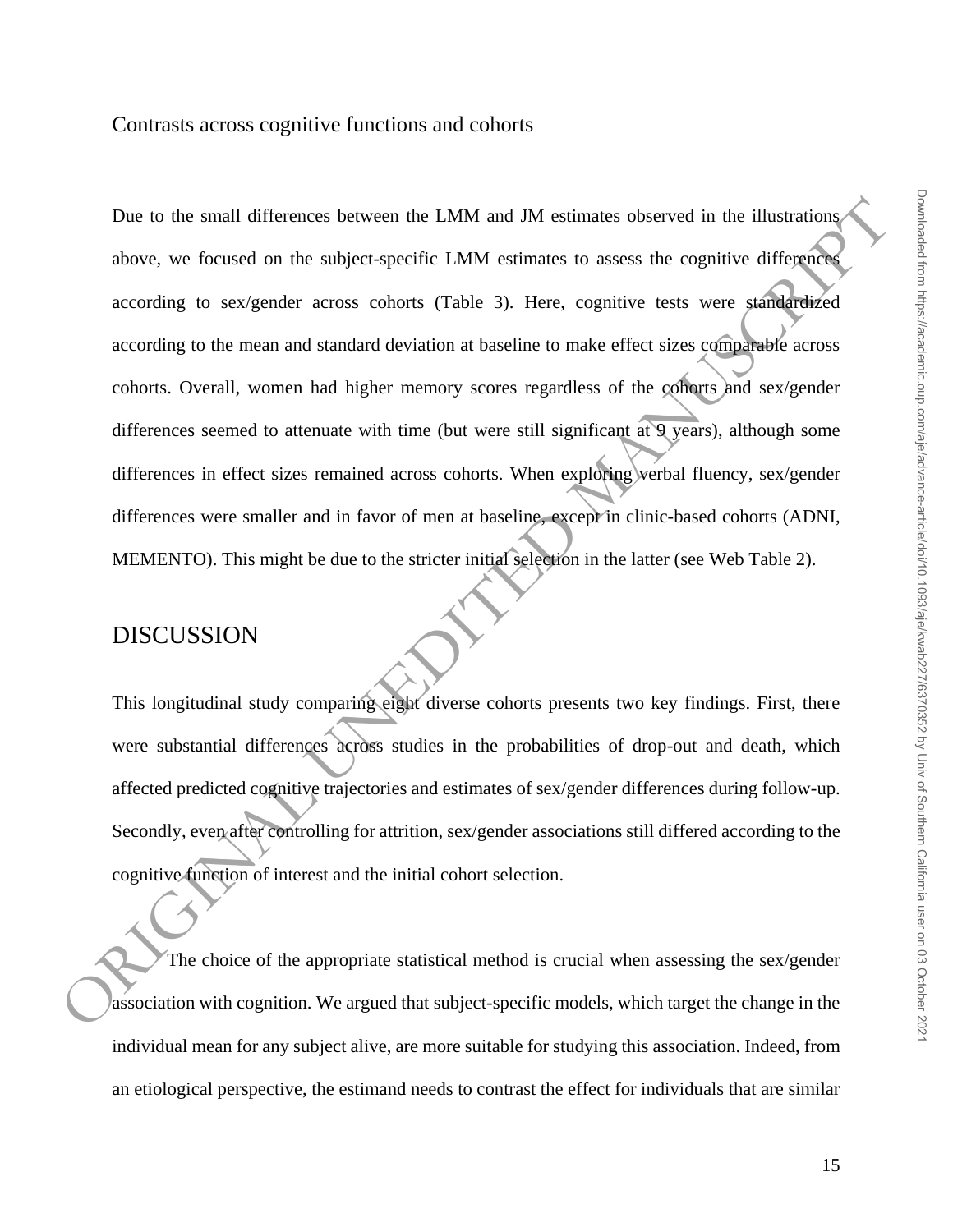except for sex/gender and subject-specific models target the cognitive difference between a man and a woman alive sharing the same other observed and unobserved (i.e. random effects) characteristics. When using population-averaged methods with GEE and wGEE models, the dropout and/or death mechanisms over time may bias this estimand estimation, as illustrated here on chosen examples. Indeed, in elderly populations, the missingness mechanism likely depends on cognition (either observed cognition in MAR/DAR or unobserved cognitive information in MNAR/DNAR) but is also likely differential according to sex/gender with men tending to have a higher risk of death while women tend to have a higher risk of dementia [28][29] [58]. It should be noted that, although the LMM/JM covariate effects are interpreted for any subject alive, the predicted mean trajectories can only be displayed for a given subject (i.e. with a given value of the random effects). Finally, by estimating the covariate effect on the outcome mean among the dynamic population of subjects alive at each time, population-averaged models (or marginal models) are more suitable to define norms of cognitive scores in the population alive [56]. is a propulation-averaged methods with GEE and wGEE models, the drop-<br>sms over time may bias this estimand estimation, as illustrated here on<br>in elderly populations, the missingness mechanism likely depends on<br>ed cognition

Once the heterogeneity in sex/gender and cognition association due to attrition by death and drop-out was handled, we still observed residual differences in the sex/gender association across cohorts. For instance, in the two clinic-based studies, women performed better at verbal fluency at baseline. One potential reason for differences between observational and clinic-based cohorts relies on differences between men and women in their tendency to consult healthcare services as suggested by later diagnosis of Alzheimer's Disease observed among men [59]. As a and drop out was handled, we said observed residual directiones in the sex gender association<br>across cohorts. For instance, in the two clinic-based studies, women performed better at verbal<br>fluency at baseline. One potenti cognitive impairment than women at inclusion. Thus, heterogeneity of findings across cohorts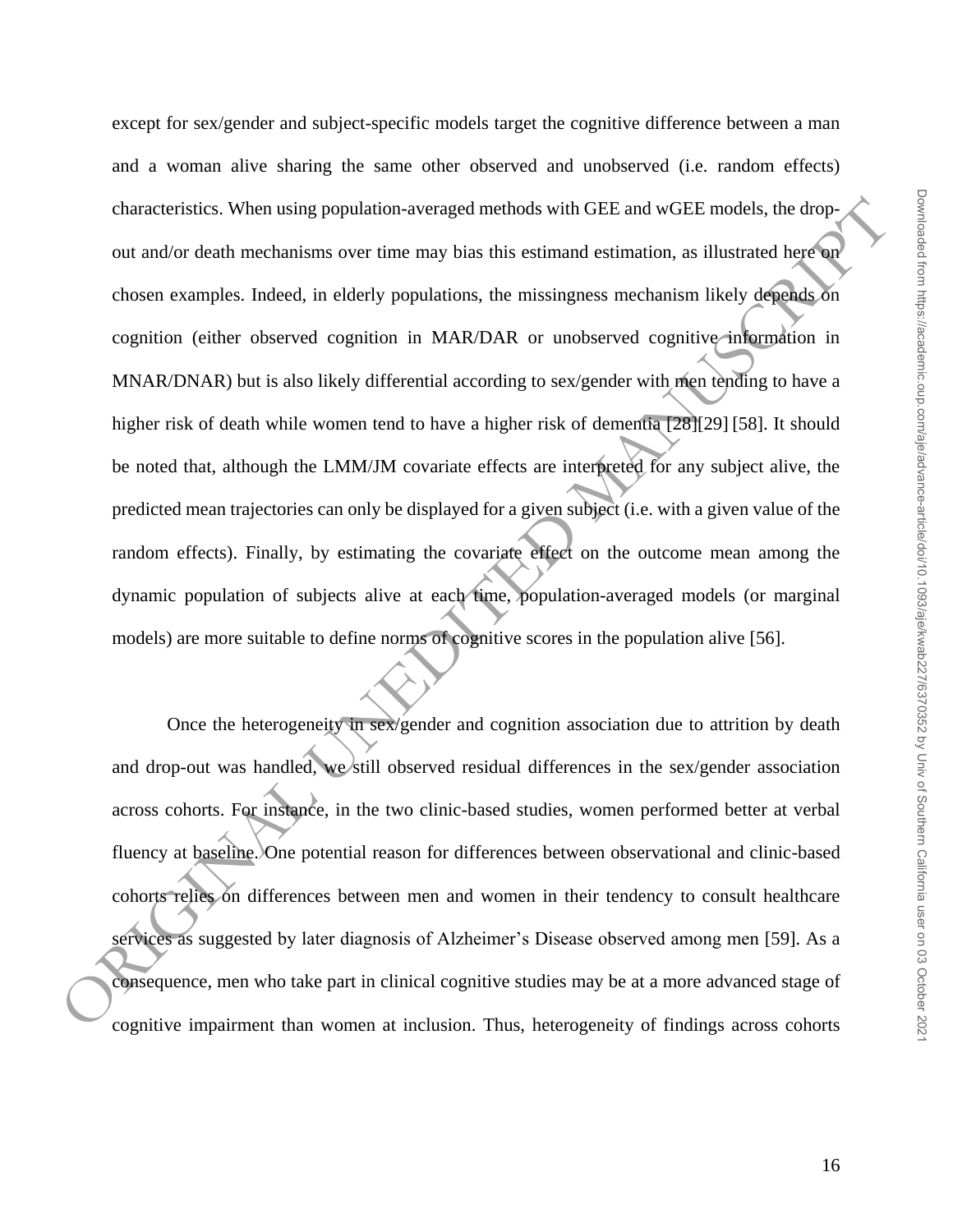highlights the potentially large impact of initial sample selection on the result estimates, which must be interpreted carefully.

As expected, we also found very different sex/gender associations according to the cognitive domains investigated: women generally performed better at memory while men generally performed better at animal naming. In a secondary analysis, we even confirmed the variability among semantic categories: in the Paquid cohort, women performed better than men in the fruit category (Web Figure 12). These differences illustrate the complexity and specificity of sex/gender association with cognitive domains/functions, even when the other sources of heterogeneity have been handled.

This work leveraged large high-quality cohort data and used state-of-the-art longitudinal methods to demonstrate how attrition over follow-up contributes in making the associations of sex/gender with cognitive decline so inconsistent in the literature. However, it also has limitations. First, we focused on only two cognitive domains particularly relevant to AD research and available in most cohorts, as our aim was to illustrate the differences, not to give an exhaustive view of the heterogeneity in association across all cognitive domains. Second, although we focused on similar tests across cohorts (same memory test, same semantic category), differences remained in test stimuli and administration procedures (e.g., number of words for memory tests, duration and scoring for animal naming) across cohorts. We reported standardized estimates to account for effect sizes (Table 3), however it is unlikely to completely eliminate variability due to cohortspecific characteristics of the tests. Third, although the samples shared the same inclusion criteria, cohorts were very different in design and target population (see Table 1 and Web Table 1), which is inherent to aging research. Fourth, we considered a relatively simple parametric regression. As expected, we also from<br>d very different sexigender associations according to the<br>equative domains investigated: women generally performed better at memory while, memory<br>generally performed better at animal aanting. In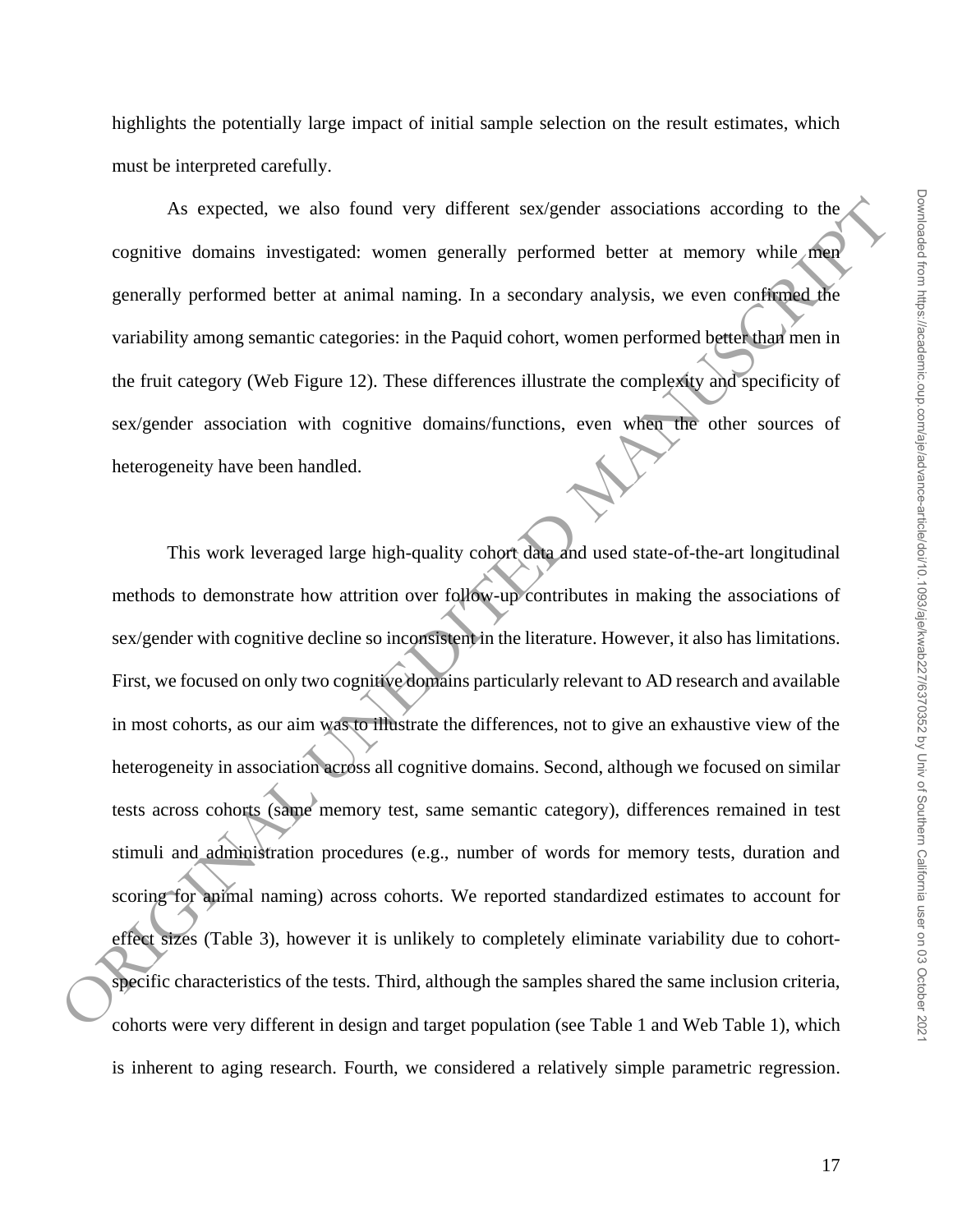However additional analyses using more flexible functions of time (B-splines) led to very similar results (not shown). We adjusted for only a few major confounders. However, a more comprehensive adjustment may refine comparisons across cohorts but is unlikely to change conclusions regarding the comparison across statistical methods in a given cohort. Finally, we considered a composite event in the joint model, combining drop-out, dementia (when available) and death, described by an attrition mechanism potentially not at random. The three causes of attrition being unlikely defined by the same mechanism, a joint model with competing risks might be more appropriate but is unlikely to change our main conclusions regarding subject-specific and population-averaged differences.

Our work highlighted three sources of heterogeneity in sex/gender association with cognition: (i) the comparability of cohorts at baseline; (i) the cognitive dimension under study; (iii) selection over time and its statistical handling. We focused here on the appropriate estimand to handle selection by death and drop-out, as a prerequisite for any analysis on sex/gender association with cognitive decline. However, in future research, the methods employed here could also be combined with (i) inverse probability weighting methods [60] to further handle initial selection and make populations comparable across cohorts; (ii) latent processes approaches [4] to target the effect of sex/gender on the cognitive process underlying different cognitive tests, while accounting for differential test-specific associations. comprehensive adjustment may refine comparisons across coborts but is unlikely to change<br>conclusions regarding the comparison across statistical methods in a given cohort. Finally<br>considered a composite event in the joint

Beyond the sex/gender association with cognitive decline studied in this work, our takehome message is that subject-specific models (LMM/JM) should be favored in etiologic research for correctly handling selection by drop-out and death when assessing a covariate effect on a longitudinal outcome.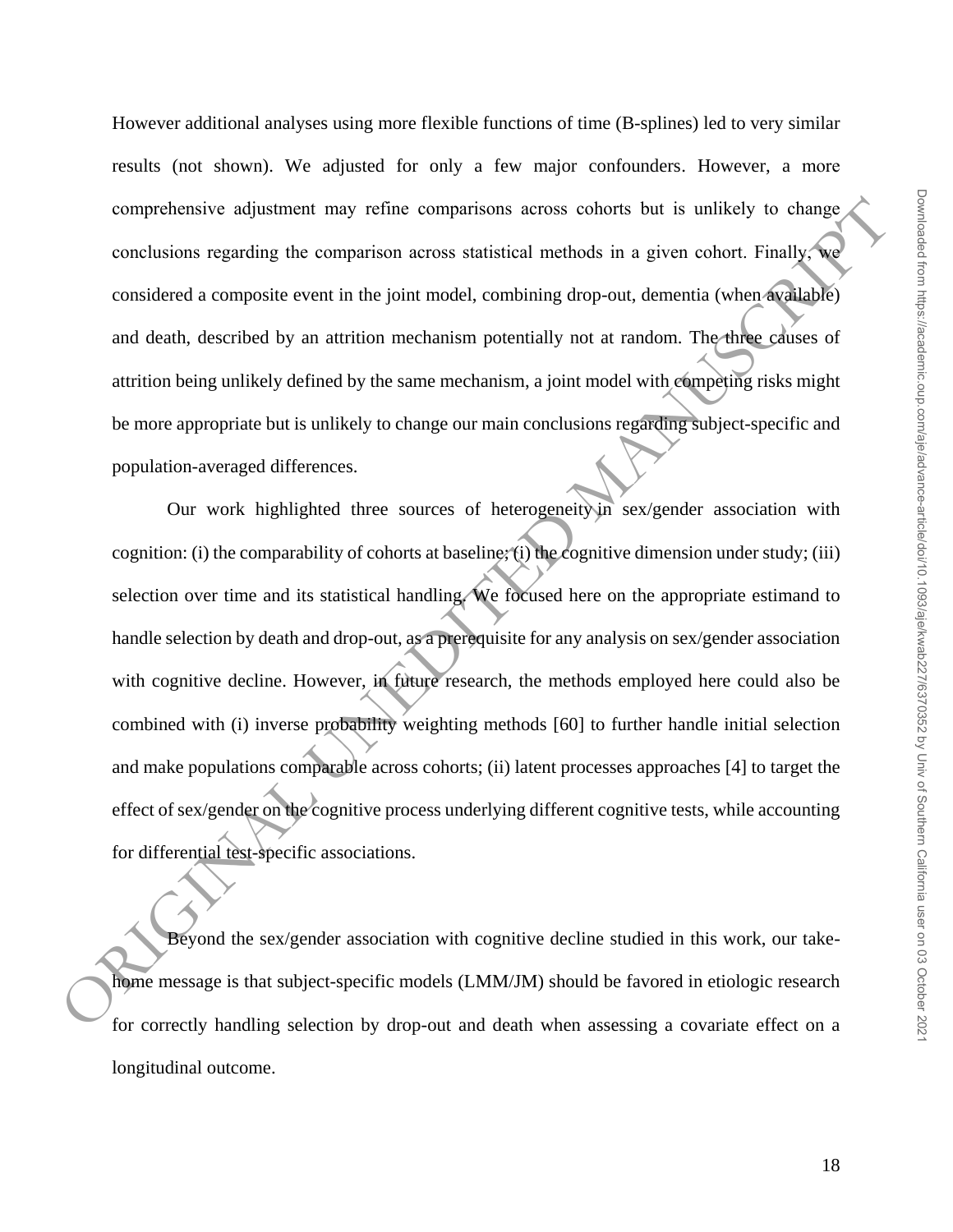Acknowledgments:

Author list: Anaïs Rouanet, Justina Avila-Rieger, Aline Dugravot, Jérémie Lespinasse, Rachel Stuckwisch, Richard Merrick, Emma Anderson, Leann Long, Catherine Helmer, Hélène Jacqmin-Gadda, Carole Dufouil, Suzanne Judd, Jennifer Manly, Séverine Sabia, Alden Gross and Cécile Proust-Lima.

Author affiliations: University of Bordeaux, INSERM, Bordeaux Population Health Research Center, U1219, F-33000 Bordeaux, France (Anaïs Rouanet, Jérémie Lespinasse, Catherine Helmer, Hélène Jacqmin-Gadda, Carole Dufouil, Cécile Proust-Lima); Taub Institute for Research on Alzheimer's Disease and the Aging Brain, College of Physicians and Surgeons, Columbia University, New York, NY 10032, USA (Justina Avila-Rieger, Jennifer Manly); Gertrude H. Sergievsky Center, College of Physicians and Surgeons, Columbia University, New York, NY 10032, USA (Justina Avila-Rieger, Jennifer Manly); Department of Neurology, College of Physicians and Surgeons, Columbia University, New York, NY 10032, USA (Justina Avila-Rieger, Jennifer Manly); Université de Paris, Inserm U1153, Epidemiology of Ageing and Neurodegenerative diseases, Paris, France (Aline Dugravot, Séverine Sabia); CHU de Bordeaux, Pole Santé Publique, France (Jérémie Lespinasse, Carole Dufouil); Department of Biostatistics, School of Public Health, University of Alabama at Birmingham, Birmingham, AL, USA (Rachel Stuckwisch, Leann Long, Suzanne Judd); Department of Public Health and Primary Care, University of Cambridge, UK (Richard Merrick); Medical Research Council Integrative Epidemiology Unit, Department of Population Health Sciences within the Bristol Medical School, University of Bristol, UK (Emma Anderson); Department of Epidemiology and Public Health, University College London, UK (Séverine Sabia); Department of Epidemiology, Johns Hopkins Stuckwisch, Richard Merrick, Emma Anderson, Leann Long, Catherine Helmer, Hélène<br>Jacqmin-Gadda, Carole Dufouil, Suzanne Judd, Jennifer Manly, Séverine Sabin, Alden Gross<br>And Cécile Proust-Lima.<br>Author affiliations: Univers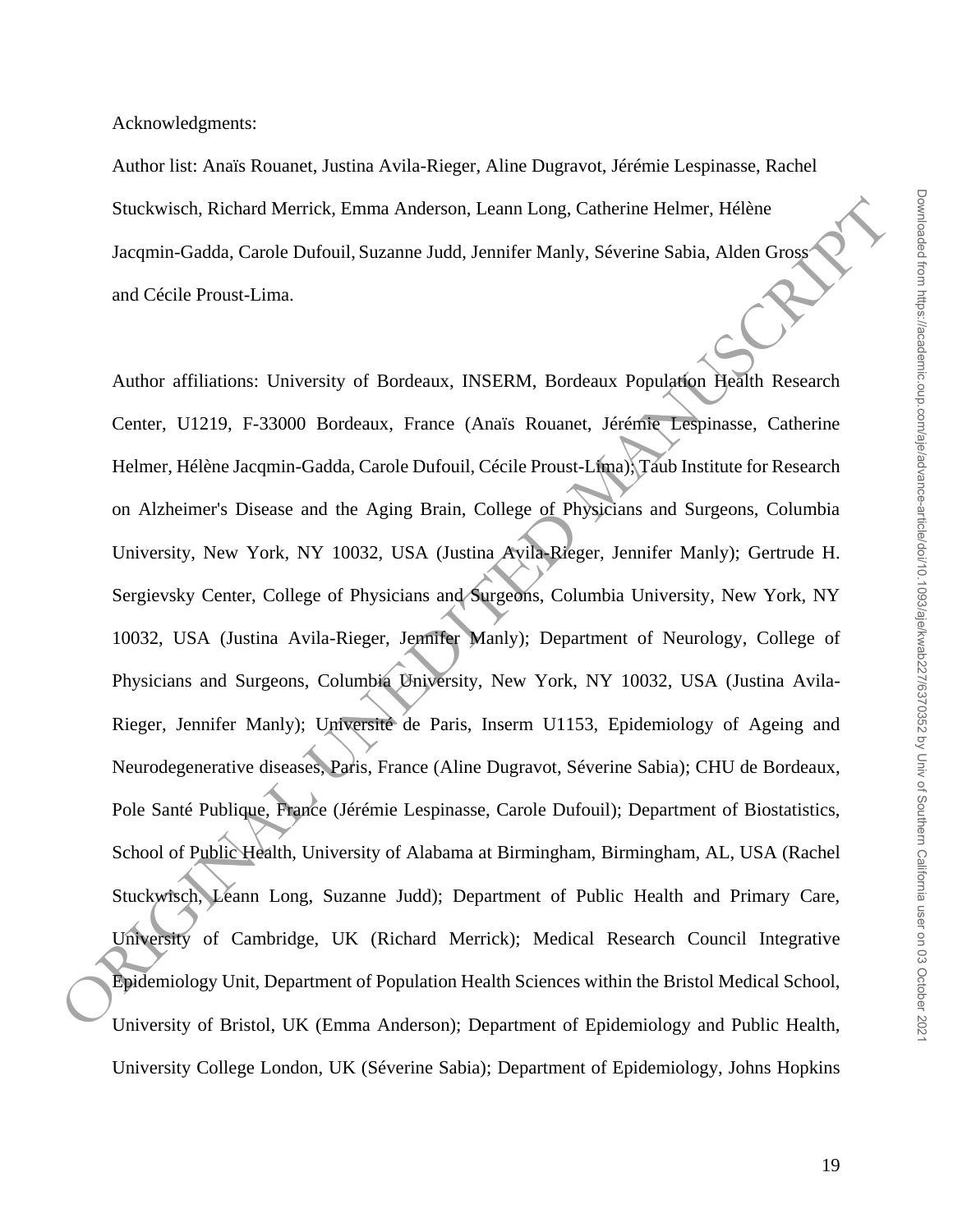Bloomberg School of Public Health, and Johns Hopkins University Center on Aging and Health, Baltimore, MD, USA (Alden Gross).

This work was funded by the Agence Nationale de la Recherche (grant ANR-18-CE36-0004-01), the British Heart Foundation (grant RG/16/11/32334), the Medical Research Council (grants R024227, S011676, MR/P014437/1), the National Institute of Neurological Disorders and Stroke (grant U01 NS041588), the National Institute on Aging (grants K01AG050699, R01AG056477, R01AG056486, RF1AG062553), the National Institute of Health (grant NIH-NIA/R13AG064971). This work was funded by the Agence Nationale de la Recherche (gramt ANR-18-CH-36-8004-00)<br>
the British Heart Foundation (gramt RG/16/11/32334), the Medical Research Counces Regards<br>
RG24227, 8011676, MR/P014437/1), the Nat

Data availability: The access to the 8 cohorts was granted by the respective Principal Investigators: Alden Gross for ACTIVE, Catherine Helmer for Paquid, Suzanne Judds for REGARDS, Carole Dufouil for MEMENTO and Three-City, Jennifer Manly for WHICAP, Séverine Sabia for Whitehall II, and ADNI is publicly available.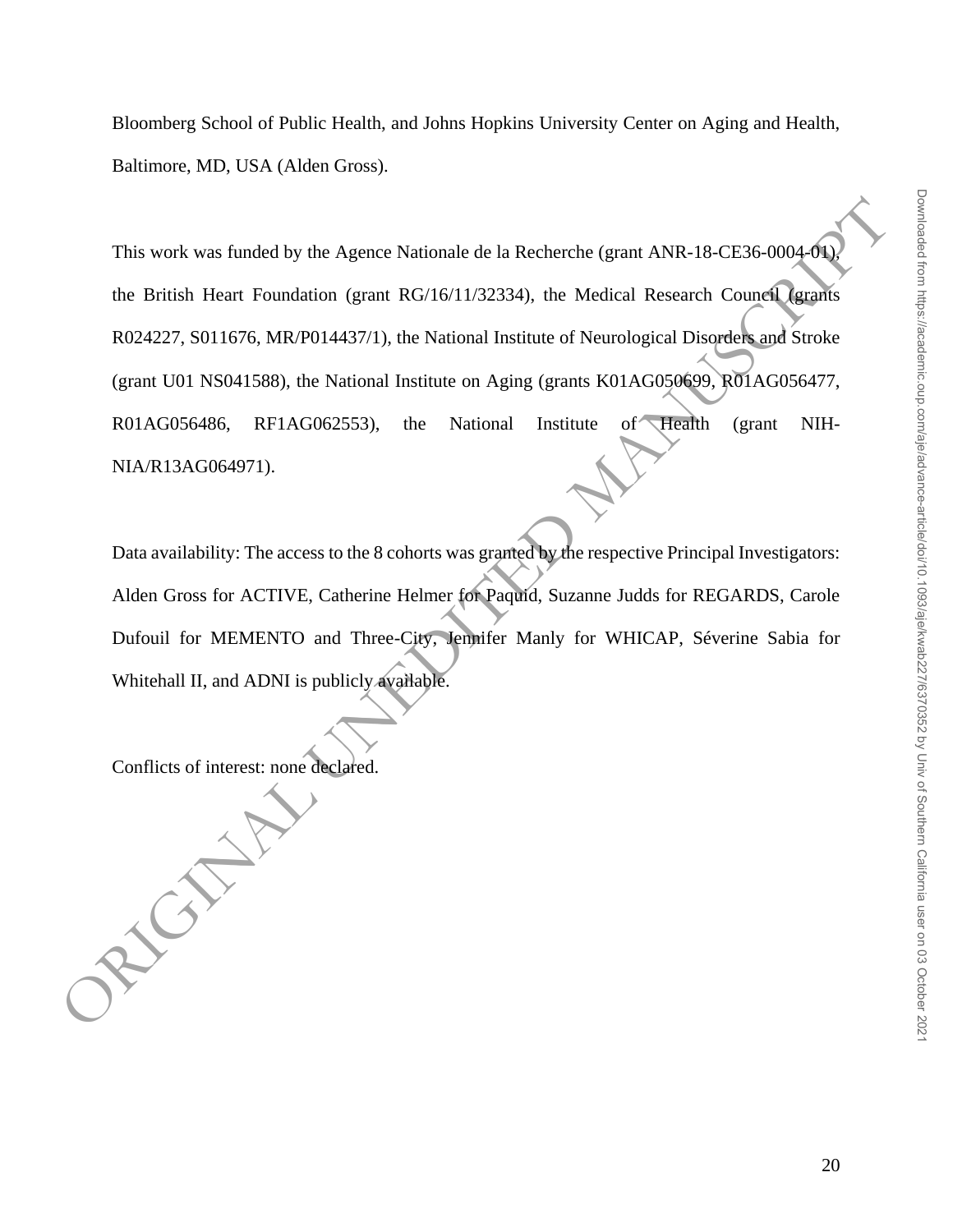- [1] M. Mielke, P. Vemuri, and W. Rocca, "Clinical epidemiology of Alzheimer's disease: assessing sex and gender differences," *Clin. Epidemiol.*, p. 37, Jan. 2014.
- [2] A. Altmann, L. Tian, V. W. Henderson, and M. D. Greicius, "Sex modifies the APOErelated risk of developing Alzheimer disease," *Ann. Neurol.*, vol. 75, no. 4, pp. 563–573, Apr. 2014.
- [3] S. Kim *et al.*, "Gender differences in risk factors for transition from mild cognitive impairment to Alzheimer's disease: A CREDOS study," *Compr. Psychiatry*, vol. 62, pp. 114–122, Oct. 2015.
- [4] C. Proust-Lima, H. Amieva, L. Letenneur, J.-M. Orgogozo, H. Jacqmin-Gadda, and J.-F. Dartigues, "Gender and Education Impact on Brain Aging : A General Cognitive Factor Approach," *Psychol. Aging*, vol. 23, no. 3, pp. 608–620, 2008.
- [5] K. R. Laws, K. Irvine, and T. M. Gale, "Sex differences in cognitive impairment in Alzheimer's disease," *World J. Psychiatry*, vol. 6, no. 1, p. 54, 2016.
- [6] K. Irvine, K. R. Laws, T. M. Gale, and T. K. Kondel, "Greater cognitive deterioration in women than men with Alzheimer's disease: A meta analysis," *J. Clin. Exp. Neuropsychol.*, vol. 34, no. 9, pp. 989–998, Nov. 2012.
- [7] S. B. Maitland, R. C. Intrieri, W. K. Schaie, and S. L. Willis, "Gender Differences and Changes in Cognitive Abilities Across the Adult Life Span," *Aging, Neuropsychol. Cogn.*, vol. 7, no. 1, pp. 32–53, Mar. 2000. Apr. 2014.<br>
26. Kim et el., "Grader differences in risk factors for transition from mild cognitive<br>
impairment to Alvisimer's disease. A CREDOS study," Compr. Psychiatry, vol. 62, pp<br>
114–122, Oct. 2015.<br>
141–122. Oct. 20
	- [8] C. Tannenbaum, L. Greaves, and I. D. Graham, "Why sex and gender matter in implementation research," *BMC Med. Res. Methodol.*, vol. 16, no. 1, p. 145, Dec. 2016.
	- [9] M. Ancelin and K. Ritchie, "Lifelong Endocrine Fluctuations and Related Cognitive Disorders," *Curr. Pharm. Des.*, vol. 11, no. 32, pp. 4229–4252, Dec. 2005.
	- [10] D. W. Fisher, D. A. Bennett, and H. Dong, "Sexual dimorphism in predisposition to Alzheimer's disease," *Neurobiol. Aging*, vol. 70, pp. 308–324, Oct. 2018.
	- [11] R. S. Vest and C. J. Pike, "Gender, sex steroid hormones, and Alzheimer's disease," *Horm. Behav.*, vol. 63, no. 2, pp. 301–307, Feb. 2013.
	- [12] E. E. Sundermann, P. M. Maki, L. H. Rubin, R. B. Lipton, S. Landau, and A. Biegon, "Female advantage in verbal memory," *Neurology*, vol. 87, no. 18, pp. 1916–1924, Nov. 2016.
	- [13] A. Herlitz and J. Rehnman, "Sex Differences in Episodic Memory," *Curr. Dir. Psychol. Sci.*, vol. 17, no. 1, pp. 52–56, Feb. 2008.
	- [14] E. R. Mayeda, "Examining sex/gender differences in risk of Alzheimer's disease and related dementias: Challenges and future directions," *Am. J. Epidemiol.*, 2019.
	- [15] J. F. Avila, J. M. J. Vonk, S. P. Verney, and K. Witkiewitz, "Sex / gender differences in cognitive trajectories vary as a function of race / ethnicity," pp. 1–8, 2019.
	- [16] E. M. Weiss, G. Kemmler, E. A. Deisenhammer, W. W. Fleischhacker, and M. Delazer, "Sex differences in cognitive functions," *Pers. Individ. Dif.*, vol. 35, no. 4, pp. 863–875, Sep. 2003.
	- [17] E. Capitani, M. Laiacona, and R. Barbarotto, "Gender Affects Word Retrieval of Certain Categories in Semantic Fluency Tasks," *Cortex*, vol. 35, no. 2, pp. 273–278, 1999.
	- [18] N. Raoux, M. Le Goff, S. Auriacombe, J.-F. Dartigues, and H. Amieva, "Fluences verbales sémantiques et littérales : normes en population générale chez des sujets âgés de 70 ans et plus issus de la cohorte PAQUID," *Rev. Neurol. (Paris).*, vol. 166, no. 6–7, pp. 594–605, Jun. 2010.
	- [19] C. Thomas-Antérion, S. Honoré, H. Cougny, C. Grosmaitre, and B. Laurent, "Apport de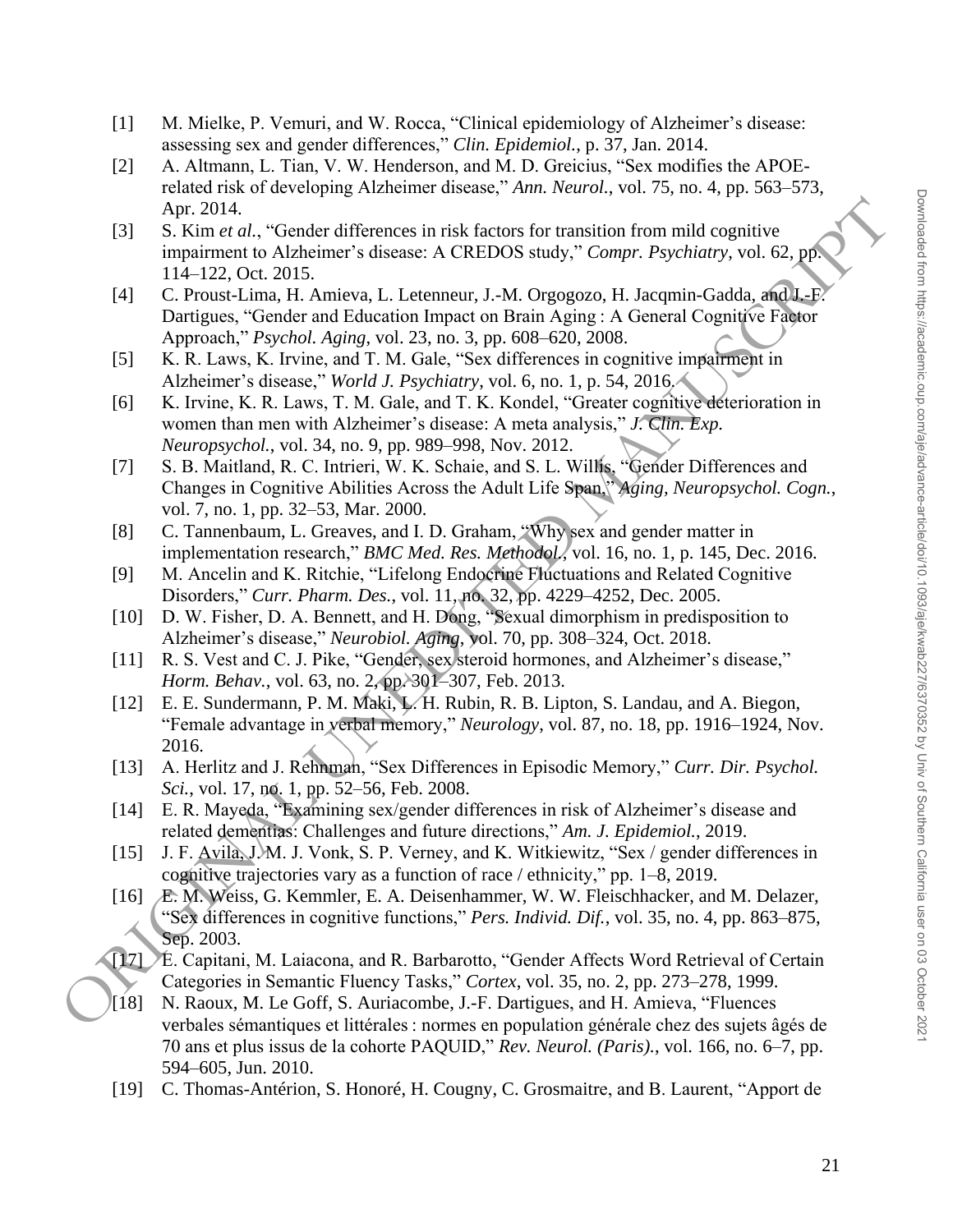l'épreuve d'évocation lexicale du Set test dans le dépistage de la maladie d'Alzheimer," *Rev. Neurol. (Paris).*, vol. 160, pp. 1377–1382, 2001.

- [20] D. Cardebat, B. Doyon, M. Puel, P. Goulet, and Y. Joanette, "[Formal and semantic lexical evocation in normal subjects. Performance and dynamics of production as a function of sex, age and educational level].," *Acta Neurol. Belg.*, vol. 90, no. 4, pp. 207– 17, 1990.
- [21] H. Amieva *et al.*, "The 9 year cognitive decline before dementia of the Alzheimer type: a prospective population-based study," *Brain*, vol. 128, no. 5, pp. 1093–1101, May 2005.
- [22] F. Di Stefano *et al.*, "Prediction of Alzheimer's Disease Dementia: Data from the GuidAge Prevention Trial," *J. Alzheimer's Dis.*, vol. 48, no. 3, pp. 793–804, Oct. 2015.
- [23] N. M. Payton *et al.*, "Rates of cognitive decline during the preclinical phase and their use in predicting future dementia," *Alzheimer's Dement.*, vol. 16, no. S5, Dec. 2020.
- [24] M. Albert, "The neuropsychology of the development of Alzheimer's disease," in *The handbook of aging and cognition*, F. I. . Craik and T. A. Salthouse, Eds. Psychology Press., 2008, pp. 97–132.
- [25] J. L. Cummings, "The one-minute mental status examination," *Neurology*, vol. 62, no. 4, pp. 534–535, Feb. 2004.
- [26] J. D. Henry, J. R. Crawford, and L. H. Phillips, "Verbal fluency performance in dementia of the Alzheimer's type: a meta-analysis," *Neuropsychologia*, vol. 42, no. 9, pp. 1212– 1222, Jan. 2004.
- [27] M. A. Hernán, S. Hernández-Díaz, and J. M. Robins, A. Structural Approach to Selection Bias," *Epidemiology*, vol. 15, no. 5, pp. 615–625, Sep. 2004.
- [28] R. F. Buckley, M. Waller, C. L. Masters, and A. Dobson, "To What Extent Does Age at Death Account for Sex Differences in Rates of Mortality From Alzheimer Disease?," *Am. J. Epidemiol.*, vol. 188, no. 7, pp. 1213–1223, Jul. 2019. function of sex, age and educational level)," Acta Neurol,  $\mu$  Rev. 0.9, 0.9, no. 4, rp. 207-<br>
17, 1990.<br>
17, 1990.<br>
19. Armien et ad., "The Syrac papiritie dependents before dementia of the Abelievine type:<br>
2021 E. Dis
	- [29] G. Chêne *et al.*, "Gender and incidence of dementia in the Framingham Heart Study from mid-adult life," *Alzheimer's Dement.*, vol. 11, no. 3, pp. 310–320, Mar. 2015.
	- [30] J. Weuve *et al.*, "Guidelines for reporting methodological challenges and evaluating potential bias in dementia research," *Alzheimer's Dement.*, vol. 11, no. 9, pp. 1098–1109, Sep. 2015.
	- [31] N. M. Laird and J. H. Ware, "Random-Effects Models for Longitudinal Data," *Biometrics*, vol. 38, no. 4, pp. 963–974, 1982.
	- [32] K.-Y. Liang and S. $\Lambda$ . Zeger, "Longitudinal Data Analysis Using Generalized Linear Models," *Biometrika*, vol. 73, no. 1, pp. 13–22, 1986.
	- [33] D. Rizopoulos, *Joint models for longitudinal and time-to-event data: With applications in R*. Boca Raton, Florida: Chapman & Hall/CRC., 2012.
	- [34] *J. B. Jobe et al.*, "ACTIVE: A cognitive intervention trial to promote independence in older adults," *Control. Clin. Trials*, vol. 22, no. 4, pp. 453–479, Aug. 2001.
	- [35] L. Letenneur, D. Commenges, J.-F. Dartigues, and P. Barberger-Gateau, "Incidence of dementia and Alzheimer's disease in elderly community residents of south-western France.," *Int. J. Epidemiol.*, vol. 23, no. 6, pp. 1256–1261, 1994.
	- [36] V. J. Howard *et al.*, "The Reasons for Geographic and Racial Differences in Stroke Study: Objectives and Design," *Neuroepidemiology*, vol. 25, no. 3, pp. 135–143, 2005.
	- [37] 3C Study Group, "Vascular factors and risk of dementia: design of the Three-City Study and baseline characteristics of the study population.," *Neuroepidemiology*, vol. 22, no. 6, pp. 316–325, 2003.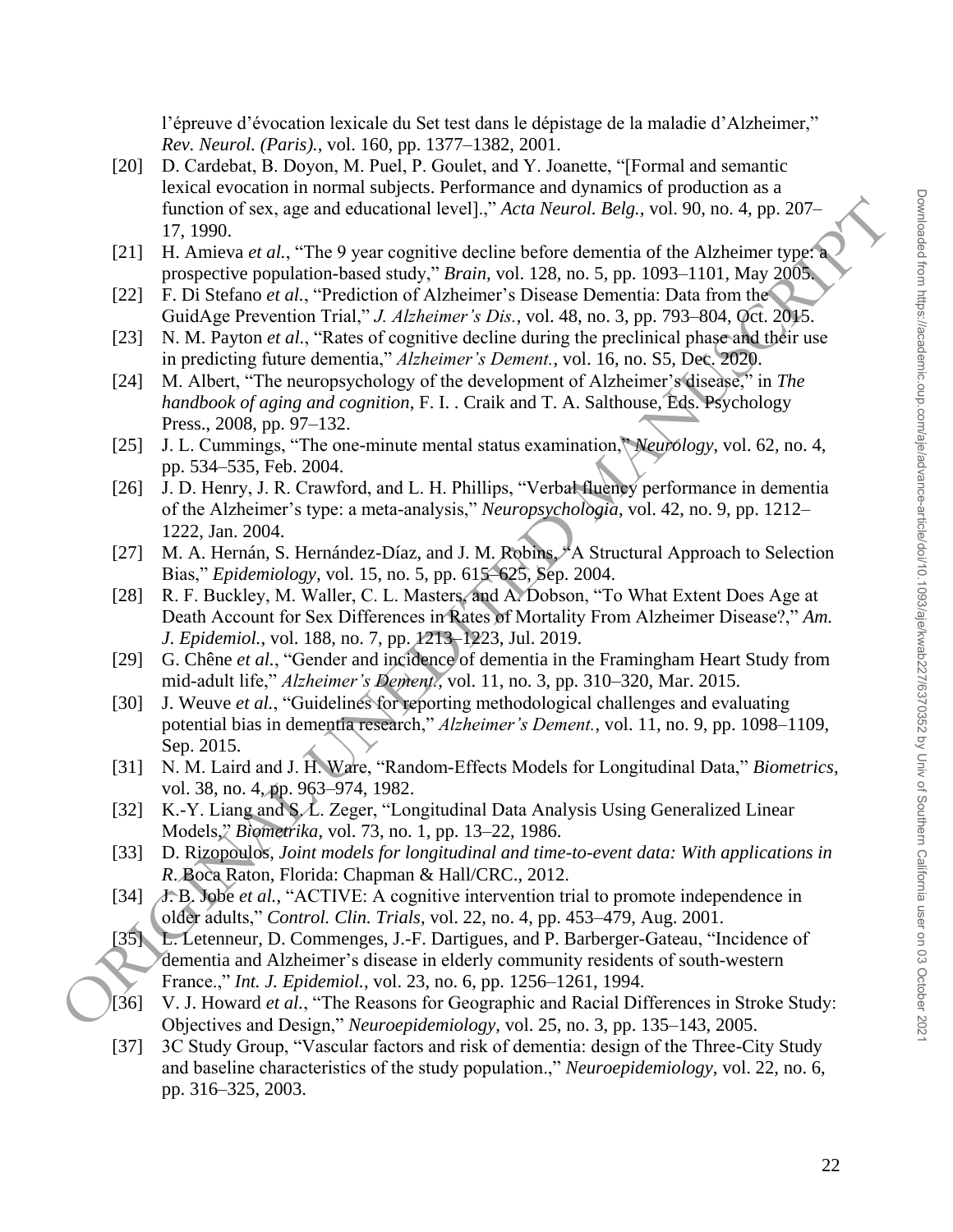- [38] M.-X. Tang *et al.*, "Incidence of AD in African-Americans, Caribbean Hispanics, and Caucasians in northern Manhattan," *Neurology*, vol. 56, no. 1, pp. 49–56, Jan. 2001.
- [39] M. G. Marmot *et al.*, "Health inequalities among British civil servants: the Whitehall II study," *Lancet*, vol. 337, no. 8754, pp. 1387–1393, Jun. 1991.
- [40] S. G. Mueller *et al.*, "Ways toward an early diagnosis in Alzheimer's disease: the Alzheimer's Disease Neuroimaging Initiative (ADNI).," *Alzheimers. Dement.*, vol. 1, no. 1, pp. 55–66, 2005.
- [41] C. Dufouil, B. Dubois, B. Vellas, F. Pasquier, F. Blanc, and J. Hugon, "Cognitive and imaging markers in non- demented subjects attending a memory clinic : study design and baseline findings of the MEMENTO cohort," *Alzheimer's Res. Ther.*, vol. 9, no. 1, p. 67, 2017. (40) S. C. Mueller et al., "Was towered an early diagnonis in Al-hismor-s disease. the simulation of the simulation of the simulation of the simulation of the simulation of the simulation of the simulation of the simulati
	- [42] A. Singh-Manoux *et al.*, "Timing of onset of cognitive decline: results from Whitehall II prospective cohort study," *BMJ*, vol. 344, no. jan04 4, pp. d7622–d7622, Jan. 2012.
	- [43] A. Rey, *The clinical psychological examination*, Paris: Pre. 1964.
	- [44] E. Grober, H. Buschke, H. Crystal, S. Bang, and R. Dresner, "Screening for dementia by memory testing," *Neurology*, vol. 38, no. 6, pp. 900–900, Jun. 1988.
	- [45] H. Buschke and P. A. Fuld, "Evaluating storage, retention, and retrieval in disordered memory and learning," *Neurology*, vol. 24, no. 11, pp. 1019–1019, Nov. 1974.
	- [46] R. J. A. Little and D. Rubin, *Statistical analysis with missing data*. Wiley, New York, 1987.
	- [47] A. Rouanet, C. Helmer, J.-F. Dartigues, and H. Jacqmin-Gadda, "Interpretation of mixed models and marginal models with cohort attrition due to death and drop-out," *Stat. Methods Med. Res.*, vol. 28, no. 2, pp. 343--356, 2017.
	- [48] D. Commenges and H. Jacqmin-Gadda, *Dynamical Biostatistical Models*, 1st ed. Boca Raton, Florida: Chapman and Hall/CRC, 2015.
	- [49] B. F. Kurland and P. J. Heagerty, "Directly parameterized regression conditioning on being alive: analysis of longitudinal data truncated by deaths," *Biostatistics*, vol. 6, no. 2, pp. 241–258, Apr. 2005.
	- [50] B. F. Kurland, L. L. Johnson, B. L. Egleston, and P. H. Diehr, "Longitudinal Data with Follow-up Truncated by Death: Match the Analysis Method to Research Aims," *Stat. Sci.*, vol. 24, no. 2, pp. 211–222, May 2009.
	- [51] C. Dufouil, C. Brayne, and D. Clayton, "Analysis of longitudinal studies with death and drop-out: a case study," *Stat. Med.*, vol. 23, no. 14, pp. 2215–2226, Jul. 2004.
	- [52] A. Vivot *et al.*, "Jump, Hop, or Skip: Modeling Practice Effects in Studies of Determinants of Cognitive Change in Older Adults," *Am. J. Epidemiol.*, vol. 183, no. 4, pp. 302–314, Feb. 2016.
	- [53] J. Pinheiro, D. Bates, S. DebRoy, D. Sarkar, and R. C. Team, "nlme: Linear and Nonlinear Mixed Effects Model," *R Packag. version*, vol. 3, no. 4, p. 109, 2006.
	- [54] D. Rizopoulos, "JM : An R Package for the Joint Modelling of Longitudinal and Time-toevent data," vol. 35, no. 9, 2010.
	- [55] L. S. McDaniel, N. C. Henderson, and P. J. Rathouz, "Fast pure R implementation of GEE: application of the Matrix package," *R J.*, vol. 5, no. 1, pp. 181–187, 2013.
	- [56] H. Jacqmin-gadda, A. Rouanet, and V. Philipps, "Quantile regression for incomplete longitudinal data with selection by death Statistics in Medicine," *Stat. Med.*, pp. 1–14, 2020.
	- [57] "Script for Sex/Gender analysis." [Online]. Available: https://github.com/anarouanet/Sex-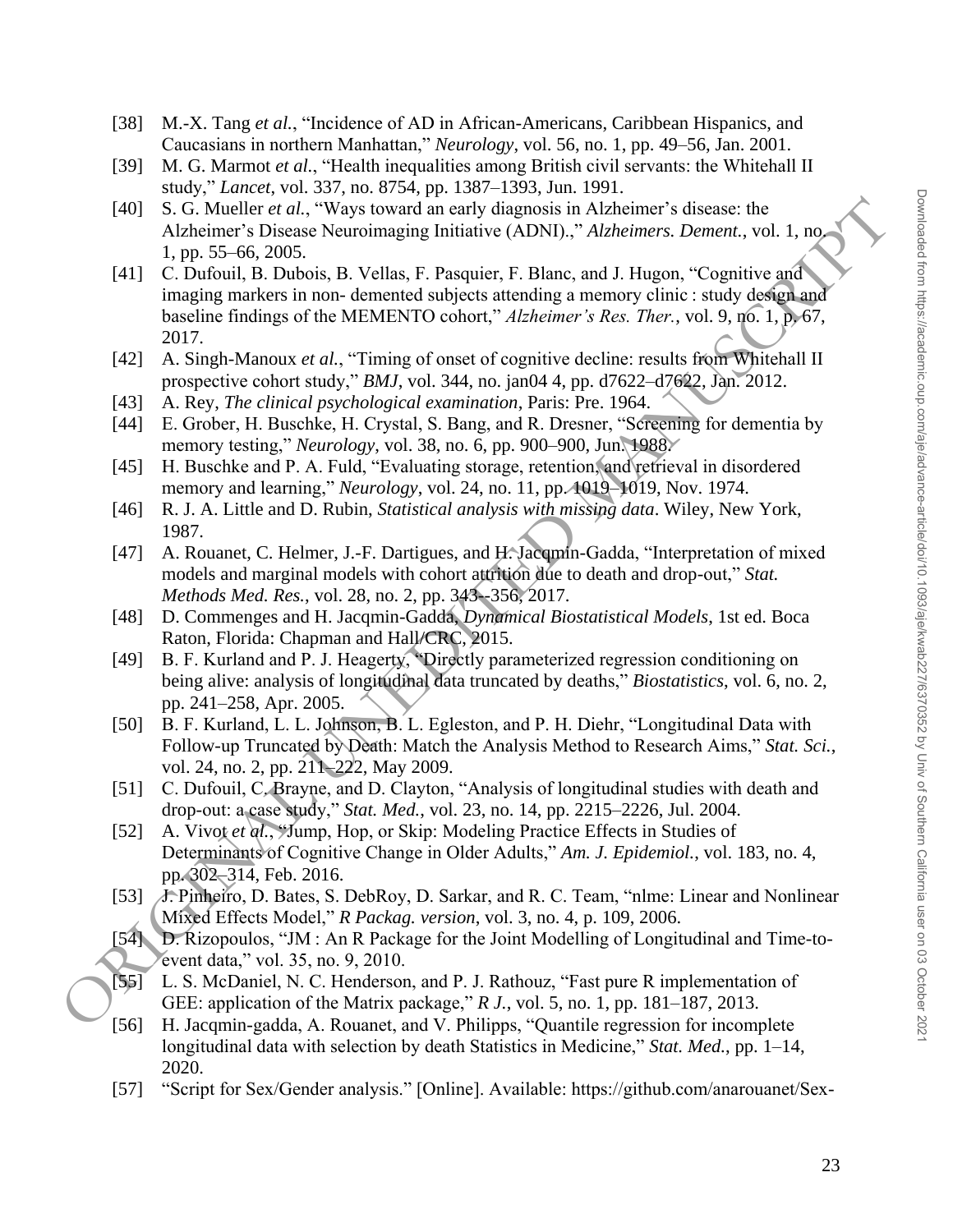gender-analysis.

- [58] C. R. Beam, C. Kaneshiro, J. Y. Jang, C. A. Reynolds, N. L. Pedersen, and M. Gatz, "Differences Between Women and Men in Incidence Rates of Dementia and Alzheimer's Disease," *J. Alzheimer's Dis.*, vol. 64, no. 4, pp. 1077–1083, Jul. 2018.
- [59] T. Rapp, "Patients' diagnosis decisions in Alzheimer's disease: The influence of family factors," *Soc. Sci. Med.*, vol. 118, pp. 9–16, Oct. 2014. [59] T. Rapp. "Patricist" diagnosis decisions in Alcheime" s'diseasc : The influence of family facency." Soc. Sec. Med., vol. 118, pp. 9–16, Oxt. 2014.<br>
[60] E. A. Nohr and Z. Lisw, "How to investigate and adjust for sele
	- [60] E. A. Nohr and Z. Liew, "How to investigate and adjust for selection bias in cohort studies," *Acta Obstet. Gynecol. Scand.*, vol. 97, no. 4, pp. 407–416, Apr. 2018.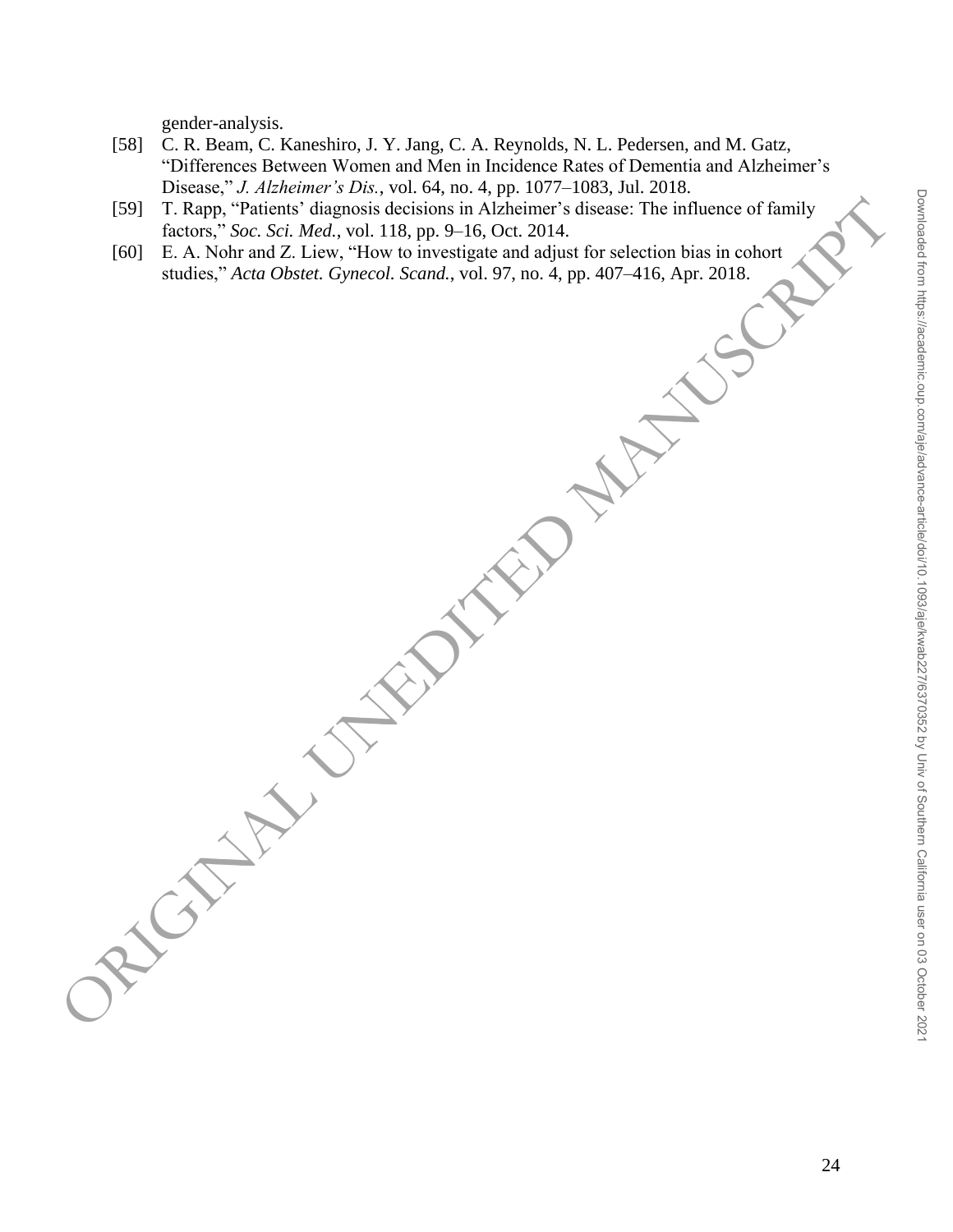| Characteristics                                                                                                                                                                                                                                                                                                                                                                                                                                                                                                                                                                                                                     |           |                              |                       |      |       |                               |       |                          | Cohorts   |                                  |     |                          |                           |      |                               |      |
|-------------------------------------------------------------------------------------------------------------------------------------------------------------------------------------------------------------------------------------------------------------------------------------------------------------------------------------------------------------------------------------------------------------------------------------------------------------------------------------------------------------------------------------------------------------------------------------------------------------------------------------|-----------|------------------------------|-----------------------|------|-------|-------------------------------|-------|--------------------------|-----------|----------------------------------|-----|--------------------------|---------------------------|------|-------------------------------|------|
|                                                                                                                                                                                                                                                                                                                                                                                                                                                                                                                                                                                                                                     |           | <b>ACTIVE</b><br>$(n = 606)$ | ADNI $(n =$<br>1,483) |      |       | <b>MEMENTO</b><br>$(n=1,752)$ |       | Paquid ( $n =$<br>3,386) |           | <b>REGARDS</b><br>$(n = 12,376)$ |     | $3$ -City $(n=$<br>1,487 | WHICAP $(n)$<br>$= 5,398$ |      | Whitehall II<br>$(n = 2,897)$ |      |
|                                                                                                                                                                                                                                                                                                                                                                                                                                                                                                                                                                                                                                     | No.       | $\%$                         | No.                   | $\%$ | No.   | $\%$                          | No.   | $\%$                     | No.       | $\%$                             | No. | $\frac{9}{6}$            | No.                       | $\%$ | No.                           | $\%$ |
| Drop-out                                                                                                                                                                                                                                                                                                                                                                                                                                                                                                                                                                                                                            | 140       | 23.1                         | 1,424                 | 96   | 476   | 27.2                          | 1,769 | 52.2                     | 3,137     | 25.3                             | 958 | 64.4                     | 3,575                     | 66.2 | 768                           | 26.5 |
| Dementia                                                                                                                                                                                                                                                                                                                                                                                                                                                                                                                                                                                                                            | <b>NA</b> | <b>NA</b>                    | 394                   | 26.6 | 248   | 14.2                          | 828   | 24.5                     | <b>NA</b> | NA                               | 273 | 18.4                     | 790                       | 14.6 | 33                            | 1.1  |
| Incident death<br>before drop-out                                                                                                                                                                                                                                                                                                                                                                                                                                                                                                                                                                                                   | 241       | 39.8                         | 46                    | 3.1  | 63    | 3.6                           | 1,465 | 43.3                     | 3,279     | 26.5                             | 595 | 40                       | 1,222                     | 22.6 | 168                           | 5.8  |
| Male                                                                                                                                                                                                                                                                                                                                                                                                                                                                                                                                                                                                                                | 166       | 27.4                         | 813                   | 54.8 | 683   | 39.0                          | 1,439 | 42.5                     | 5,792     | 46.8                             | 563 | 37.9                     | 1,743                     | 32.3 | 2,056                         | 71   |
| High Education <sup>a</sup>                                                                                                                                                                                                                                                                                                                                                                                                                                                                                                                                                                                                         | 156       | 25.7                         | 1,048                 | 70.7 | 688   | 39.3                          | 2,251 | 66.5                     | 7,759     | 62.7                             | 288 | 19.4                     | 1,570                     | 29.1 | 1,465                         | 50.6 |
| MMSE at<br>baseline:                                                                                                                                                                                                                                                                                                                                                                                                                                                                                                                                                                                                                |           |                              |                       |      |       |                               |       |                          |           |                                  |     |                          |                           |      |                               |      |
| $<$ 24                                                                                                                                                                                                                                                                                                                                                                                                                                                                                                                                                                                                                              | 36        | 5.9                          | 2                     | 0.1  | 73    | 4.2                           | 680   | 20.1                     | <b>NA</b> | NA                               | 46  | 3.1                      | <b>NA</b>                 | NA   | 20                            | 0.7  |
| 24-27                                                                                                                                                                                                                                                                                                                                                                                                                                                                                                                                                                                                                               | 252       | 41.5                         | 565                   | 38.1 | 1,168 | 66.7                          | 1,296 | 38.3                     | NA        | <b>NA</b>                        | 483 | 32.5                     | <b>NA</b>                 | NA   | 608                           | 21   |
| 28-30                                                                                                                                                                                                                                                                                                                                                                                                                                                                                                                                                                                                                               | 319       | 52.6                         | 916                   | 61.8 | 509   | 29.1                          | 1,408 | 41.6                     | NA        | NA                               | 957 | 64.4                     | <b>NA</b>                 | NA   | 2,317                         | 80   |
| CTIVE: Advanced Cognitive Training for Independent and Vital Elderly; ADNI: Alzheimers Disease Neuroimaging; Paquid: Personnes Âgé<br>QUID; REGARDS: REasons for Geographic And Racial Differences in Stroke; 3-City: Three-city study; WHICAP: Washington Heights-Inwo<br><b>Columbia Aging Project</b><br>High education is defined as follows: obtaining primary school certificate in Paquid, >12 years of education (Baccalaureate or greater) in 3Ci<br>nd MEMENTO, (high school of greater) in WHICAP, 'A-level or more' in Whitehall II, 'college graduate or above' in REGARDS, > 14 years<br>ducation in ADNI and ACTIVE. |           | MACTLES                      |                       |      |       |                               |       |                          |           |                                  |     |                          |                           |      |                               |      |

**Table 1**. Description of the 8 study samples (ACTIVE (1996-2009), ADNI (2004-2017), MEMENTO (2011-2016), REGARDS (2003- 2016), Paquid (1988-2014), 3-City (1999-2016), WHICAP (1992-2017), Whitehall II (2007-2016)).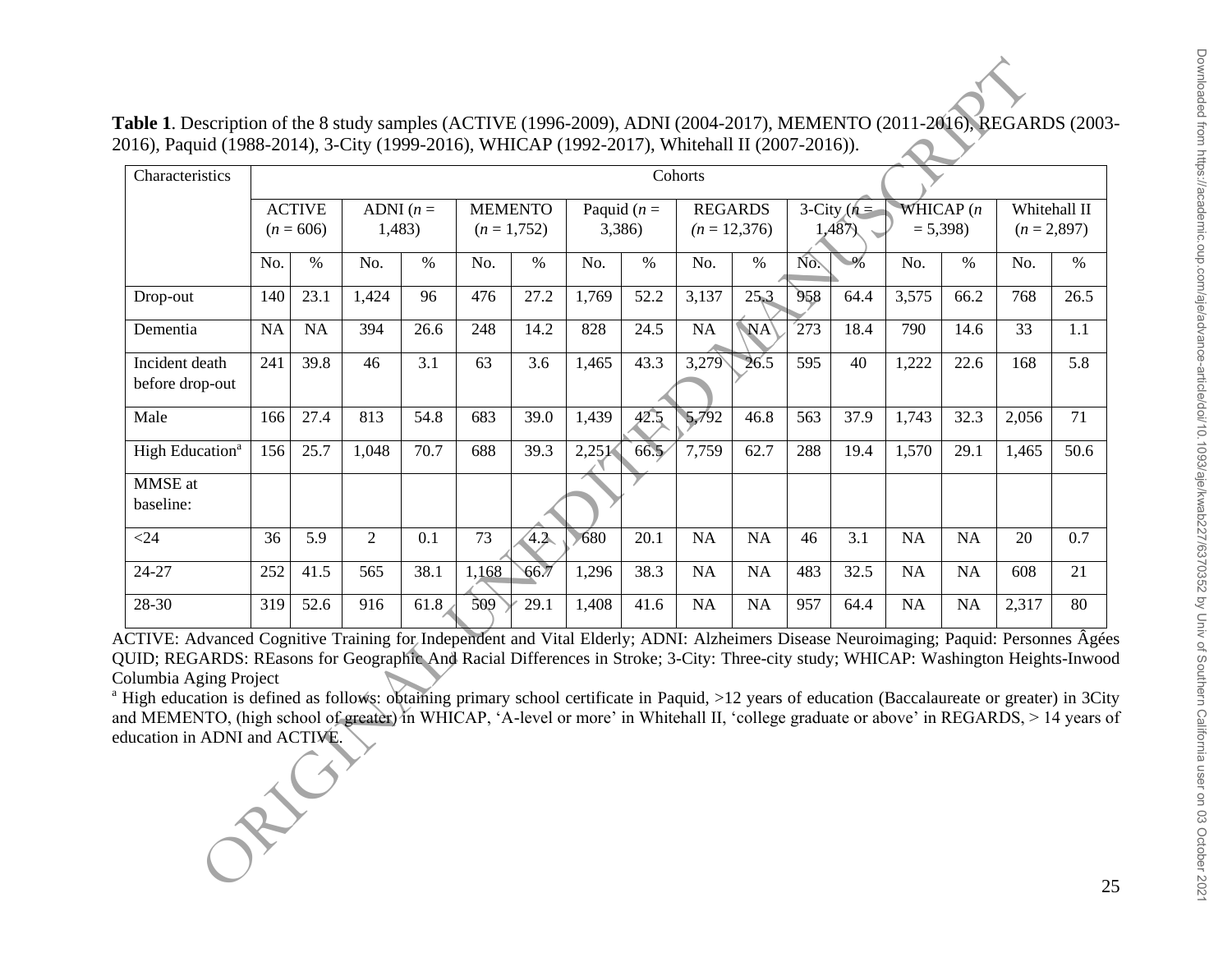Table 2. Comparison of population models<sup>a</sup> and subject-specific models<sup>b</sup> in terms of target estimands<sup>c</sup> and drop-out and death mechanisms under which the method estimate corresponds to the unbiased subject-specific estimate for subjects alive.

| Model      | Estimand              | Level                     |              |             | Drop-out mechanism |             |   | Death mechanism  |             |
|------------|-----------------------|---------------------------|--------------|-------------|--------------------|-------------|---|------------------|-------------|
|            | Observed   Alive   PA |                           | <b>SS</b>    | <b>MCAR</b> | MAR                | MNAR   DCAR |   | DAR <sup>-</sup> | <b>DNAR</b> |
| <b>GEE</b> |                       | Λ                         |              |             |                    |             | ∡ |                  |             |
| wGEE       |                       | $\mathbf{x}$<br>$\Lambda$ |              |             |                    |             |   |                  |             |
| <b>LMM</b> |                       |                           | $\mathbf{x}$ |             | $\mathbf{x}$       |             |   |                  |             |
| JM         |                       |                           | $\mathbf{x}$ |             | ٦z                 |             |   |                  |             |

Abbreviations: wGEE: weighted Generalized Estimating Equations; LMM: linear mixed model; JM: joint model; PA: population-averaged; SS: subject-specific; DAR: death at random; DCAR: death completely at random; DNAR: death not at random; MAR: missing at random; MCAR: missing completely at random; MNAR: missing not at random.

<sup>a</sup>Generalized Estimating Equations and weighted Generalized Estimating Equations;

<sup>b</sup> Linear mixed model and joint model;

RIGINAL UNED

<sup>c</sup> population-averaged or subject-specific population observed or alive;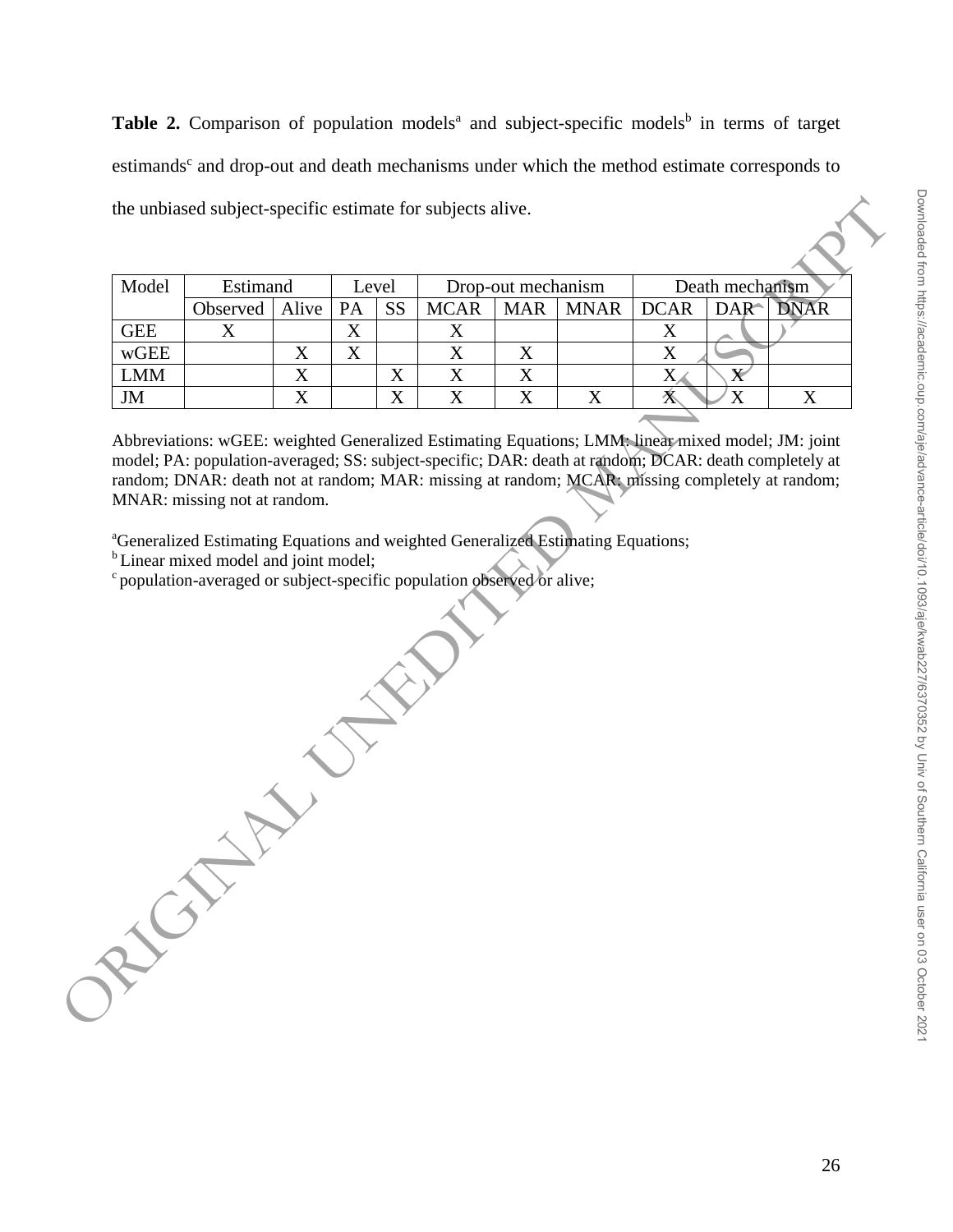**Table 3.** Mean difference in Animal naming task and memory test according to sex/gender (for

male compared to female) predicted by a linear mixed model at baseline, 5 and 9 years, with

| Cohort                                                                                                                                                                                                                                                                                                                                                                                                                                                                                                                                                                                                                                                                                                                | Duration |          | <b>Baseline</b> |          | 5 years        | 9 years  |                |  |
|-----------------------------------------------------------------------------------------------------------------------------------------------------------------------------------------------------------------------------------------------------------------------------------------------------------------------------------------------------------------------------------------------------------------------------------------------------------------------------------------------------------------------------------------------------------------------------------------------------------------------------------------------------------------------------------------------------------------------|----------|----------|-----------------|----------|----------------|----------|----------------|--|
|                                                                                                                                                                                                                                                                                                                                                                                                                                                                                                                                                                                                                                                                                                                       | of Study | Estimate | 95% CI          | Estimate | 95% CI         | Estimate | 95% CI         |  |
|                                                                                                                                                                                                                                                                                                                                                                                                                                                                                                                                                                                                                                                                                                                       | Period,  |          |                 |          |                |          |                |  |
|                                                                                                                                                                                                                                                                                                                                                                                                                                                                                                                                                                                                                                                                                                                       | years    |          |                 |          |                |          |                |  |
|                                                                                                                                                                                                                                                                                                                                                                                                                                                                                                                                                                                                                                                                                                                       |          |          | Memory          |          |                |          |                |  |
| ACTIVE <sup>a</sup>                                                                                                                                                                                                                                                                                                                                                                                                                                                                                                                                                                                                                                                                                                   | 13 years | $-0.52$  | $-0.66, -0.38$  | $-0.48$  | $-0.68, -0.29$ | $-0.42$  | $-0.69, -0.14$ |  |
| <b>ADNI</b> <sup>a</sup>                                                                                                                                                                                                                                                                                                                                                                                                                                                                                                                                                                                                                                                                                              | 13 years | $-0.55$  | $-0.64, -0.46$  | $-0.53$  | $-0.65, -0.41$ | $-0.49$  | $-0.75, -0.24$ |  |
| <b>MEMENTO</b> <sup>a</sup>                                                                                                                                                                                                                                                                                                                                                                                                                                                                                                                                                                                                                                                                                           | 5 years  | $-0.34$  | $-0.43, -0.24$  | $-0.34$  | $-0.47,-0.20$  |          |                |  |
| <b>REGARDS</b> <sup>b</sup>                                                                                                                                                                                                                                                                                                                                                                                                                                                                                                                                                                                                                                                                                           | 13 years | $-0.44$  | $-0.46, -0.42$  | $-0.40$  | $-0.42,-0.38$  | $-0.41$  | $-0.44, -0.38$ |  |
| $3-Citya$                                                                                                                                                                                                                                                                                                                                                                                                                                                                                                                                                                                                                                                                                                             | 17 years | $-0.42$  | $-0.52, -0.33$  | $-0.28$  | $-0.40, -0.17$ | $-0.26$  | $-0.40, -0.12$ |  |
| <b>WHICAP</b> <sup>c</sup>                                                                                                                                                                                                                                                                                                                                                                                                                                                                                                                                                                                                                                                                                            | 25 years | $-0.26$  | $-0.30, -0.21$  | $-0.25$  | $-0.32, -0.18$ | $-0.25$  | $-0.35, -0.14$ |  |
| Whitehall $\Pi^{\mathfrak{b}}$                                                                                                                                                                                                                                                                                                                                                                                                                                                                                                                                                                                                                                                                                        | 9 years  | $-0.14$  | $-0.22, -0.06$  | $-0.08$  | $-0.17, 0.01$  | 0.02     | $-0.14, 0.19$  |  |
|                                                                                                                                                                                                                                                                                                                                                                                                                                                                                                                                                                                                                                                                                                                       |          |          | Verbal fluency  |          |                |          |                |  |
| ADNI <sup>a</sup>                                                                                                                                                                                                                                                                                                                                                                                                                                                                                                                                                                                                                                                                                                     | 13 years | $-0.10$  | $-0.19, -0.01$  | $-0.18$  | $-0.30, -0.06$ | $-0.29$  | $-0.48, -0.11$ |  |
| <b>MEMENTO</b> <sup>a</sup>                                                                                                                                                                                                                                                                                                                                                                                                                                                                                                                                                                                                                                                                                           | 5 years  | $-0.07$  | $-0.17, 0.02$   | $-0.17$  | $-0.29, -0.06$ |          |                |  |
| Paquid <sup>a</sup>                                                                                                                                                                                                                                                                                                                                                                                                                                                                                                                                                                                                                                                                                                   | 26 years | 0.09     | 0.03, 0.15      | 0.04     | $-0.02, 0.10$  | 0.02     | $-0.05, 0.10$  |  |
| <b>REGARDS</b> <sup>b</sup>                                                                                                                                                                                                                                                                                                                                                                                                                                                                                                                                                                                                                                                                                           | 13 years | 0.12     | 0.10, 0.14      | 0.06     | 0.04, 0.08     | 0.06     | 0.03, 0.08     |  |
| $3$ -City <sup>a</sup>                                                                                                                                                                                                                                                                                                                                                                                                                                                                                                                                                                                                                                                                                                | 17 years | 0.14     | 0.04, 0.24      | 0.11     | 0.02, 0.21     | 0.06     | $-0.04, 0.16$  |  |
| <b>WHICAP</b> <sup>c</sup>                                                                                                                                                                                                                                                                                                                                                                                                                                                                                                                                                                                                                                                                                            | 25 years | 0.06     | 0.01, 0.12      | $-0.02$  | $-0.09, 0.06$  | $-0.07$  | $-0.17, 0.02$  |  |
| Whitehall II <sup>b</sup><br>CI: Confidence Interval; ACTIVE: Advanced Cognitive Training for Independent and Vital Elderly; ADNI:                                                                                                                                                                                                                                                                                                                                                                                                                                                                                                                                                                                    | 9 years  | 0.06     | $-0.02, 0.13$   | 0.07     | $-0.01, 0.14$  | 0.04     | $-0.10, 0.19$  |  |
| Alzheimers Disease Neuroimaging, Paquid: Personnes Âgées QUID; REGARDS: REasons for Geographic<br>And Racial Differences in Stroke; 3-City: Three-city study; WHICAP: Washington Heights-Inwood<br>Columbia Aging Project<br><sup>a</sup> Model adjusted for education level, practice effect and age at entry in the cohort.<br><sup>b</sup> Model adjusted for education level, practice effect, age at entry in the cohort and ethnicity.<br><sup>c</sup> Model adjusted for education level, practice effect, age at entry in the cohort, ethnicity and entry wave.<br>For this table, cognitive tests were standardized according to mean and standard deviation at baseline to<br>make effect sizes comparable. |          |          |                 |          |                |          |                |  |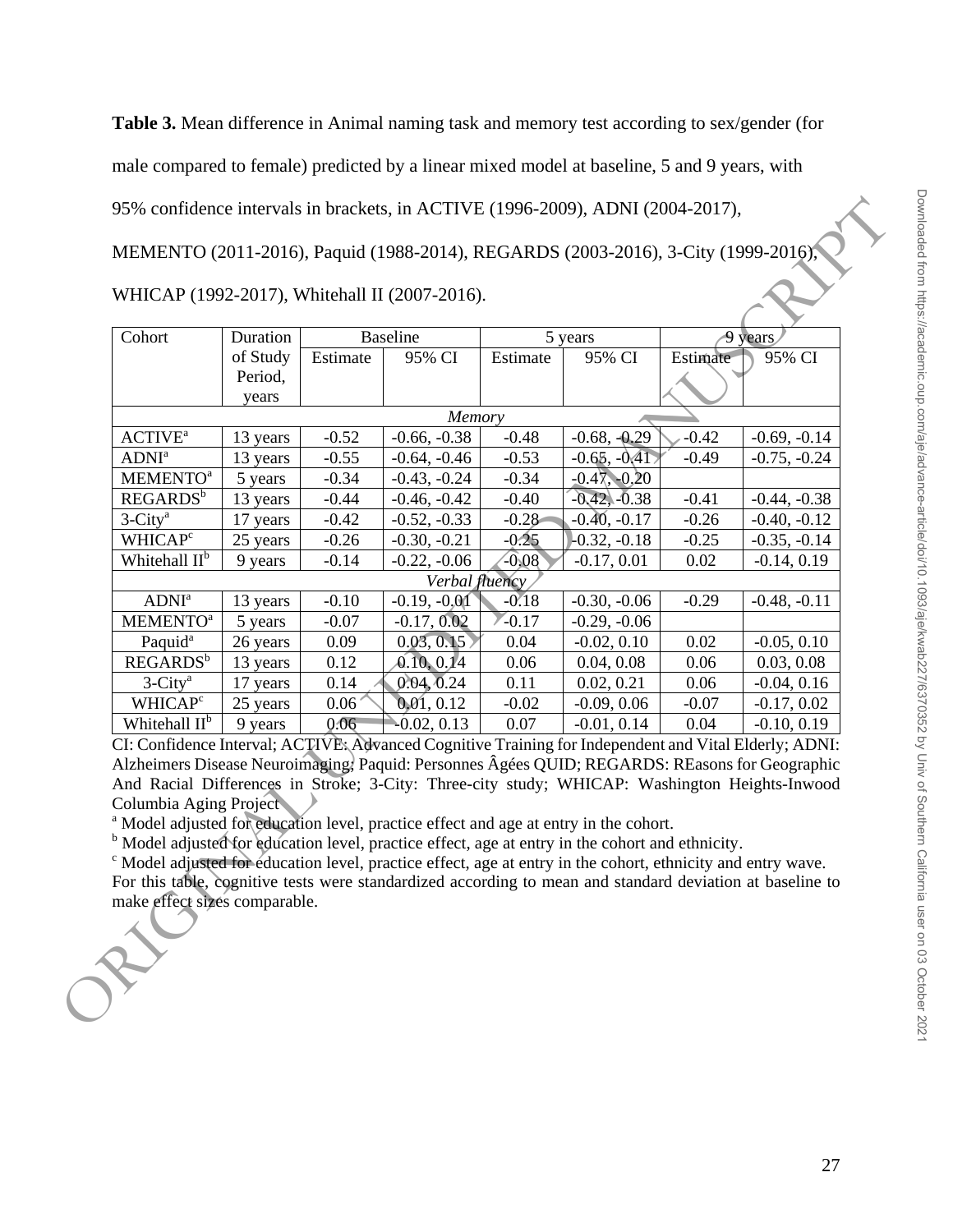**Figure 1**. Comparison of the statistical approaches on memory in the ACTIVE study (1996-2009): A) Mean trajectories estimated by GEE, weighted GEE (wGEE), linear mixed model (LMM) and joint model (JM) for males (light gray) and females (dark gray) entered at 75 years old, with low level of education; B) Male vs female difference in memory estimated by the four methods, at baseline, 5 and 9 years; C) non-parametric Aalen-Johansen estimates of the probability to drop out for males (light gray) and females (dark gray); D) non-parametric Aalen-Johansen estimates of the probability to die for males (light gray) and females (dark gray). Shaded areas represent 95% confidence intervals of LMM in A) and of Aalen-Johansen estimates in C) and D).

RIGINAL UNED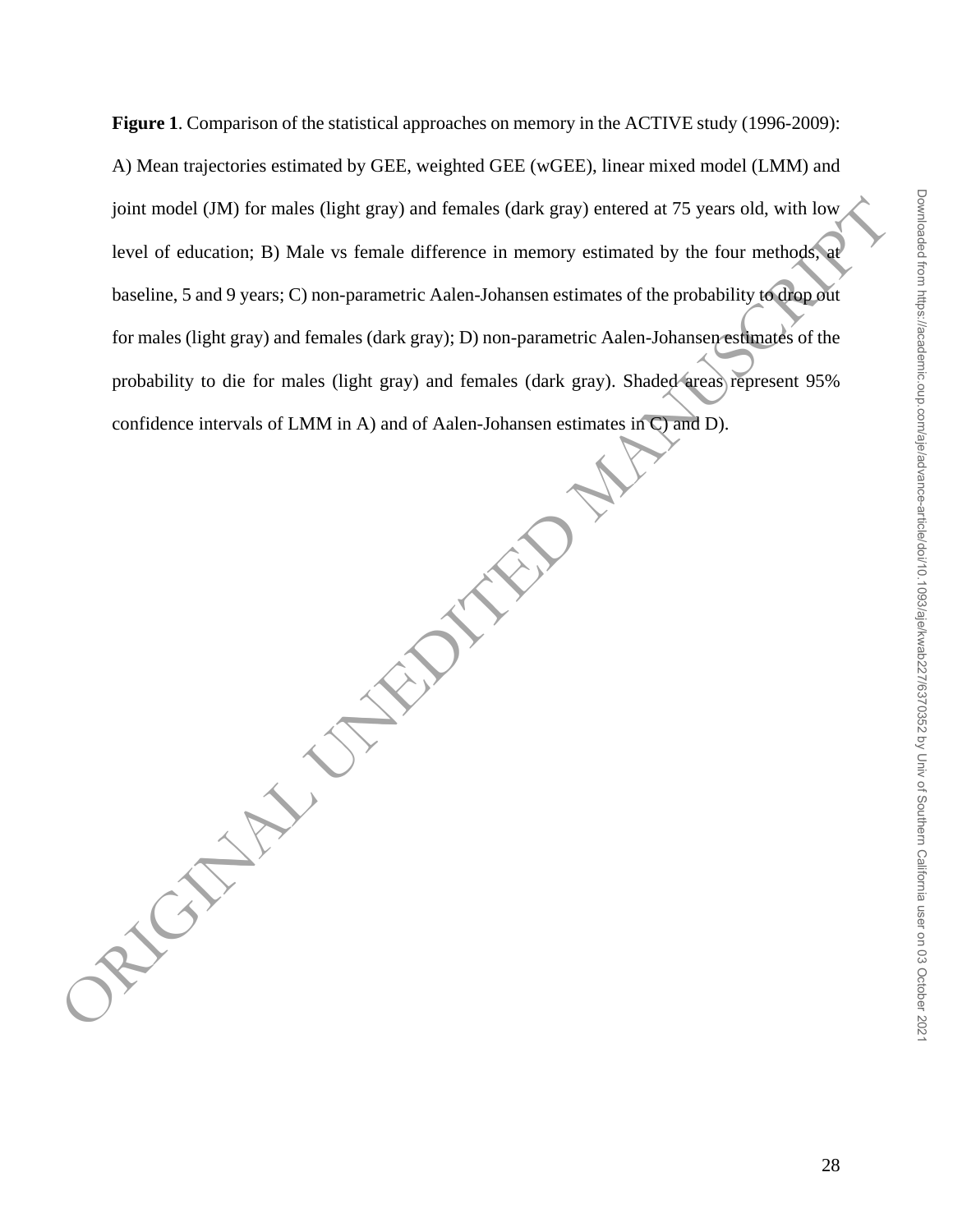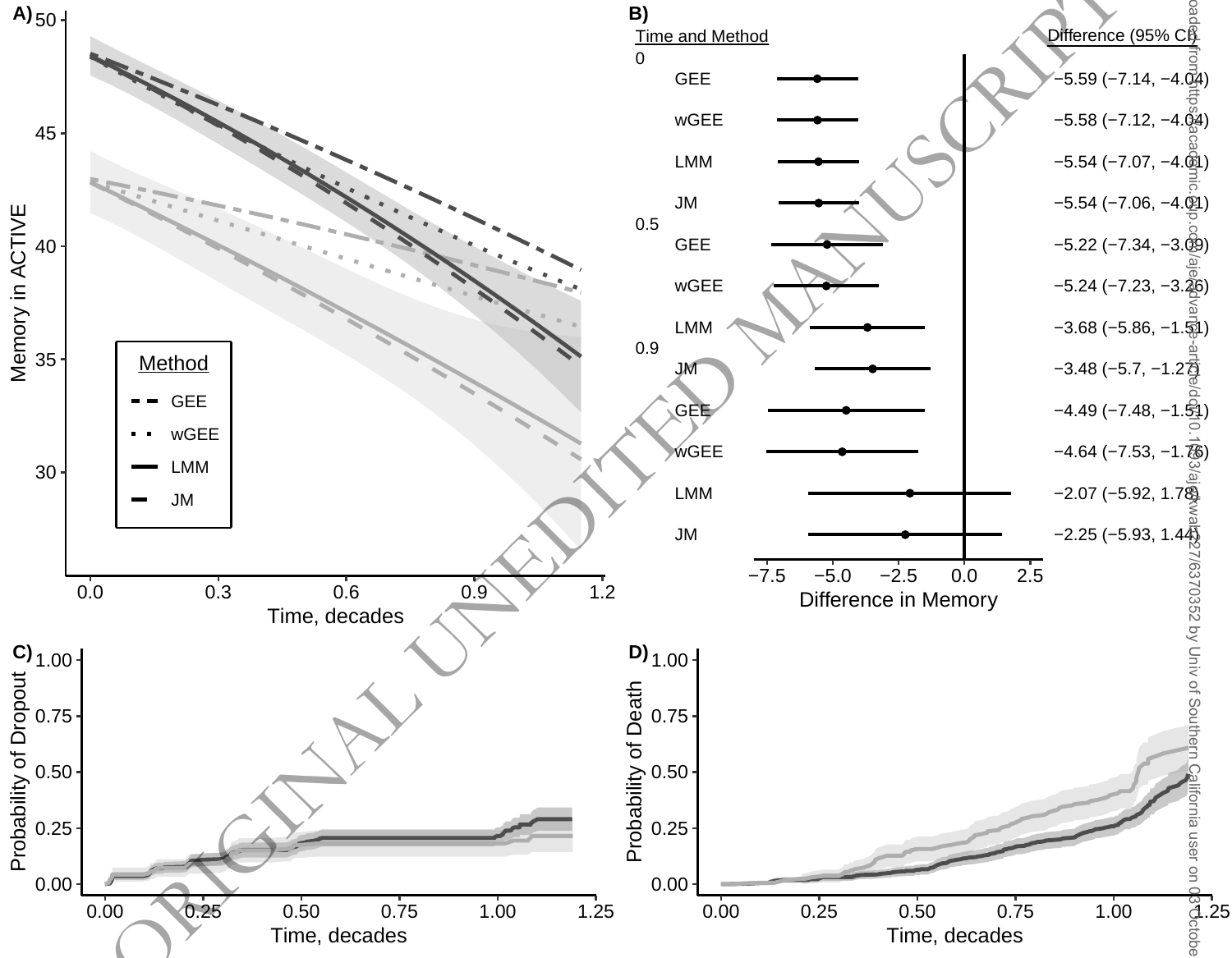**Figure 2**. Comparison of the statistical approaches on memory in the Whitehall II study (2007- 2016): A) Mean trajectories estimated by GEE, weighted GEE (wGEE), linear mixed model (LMM) and joint model (JM) for Caucasian males (light gray) and females (dark gray) entered at 75 years old, with low level of education; B) Male vs female difference in memory estimated by the four methods, at baseline, 5 and 9 years; C) non-parametric Aalen-Johansen estimates of the probability to drop out for males (light gray) and females (dark gray); D) non-parametric Aalen-Johansen estimates of the probability to die for males (light gray) and females (dark gray). Shaded areas represent 95% confidence intervals of LMM in A) and of Aalen-Johansen estimates in C) and D).

RIGINAL UNED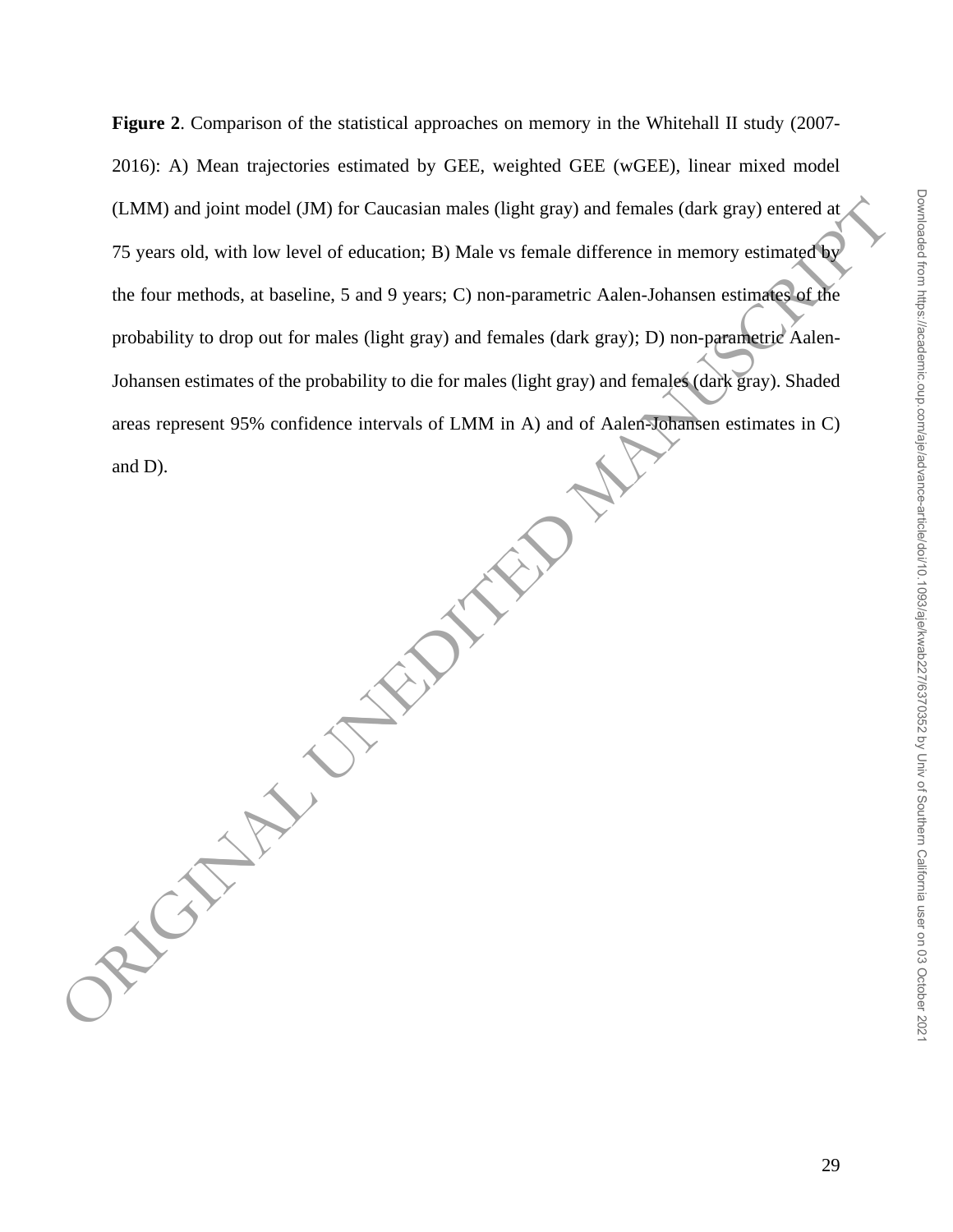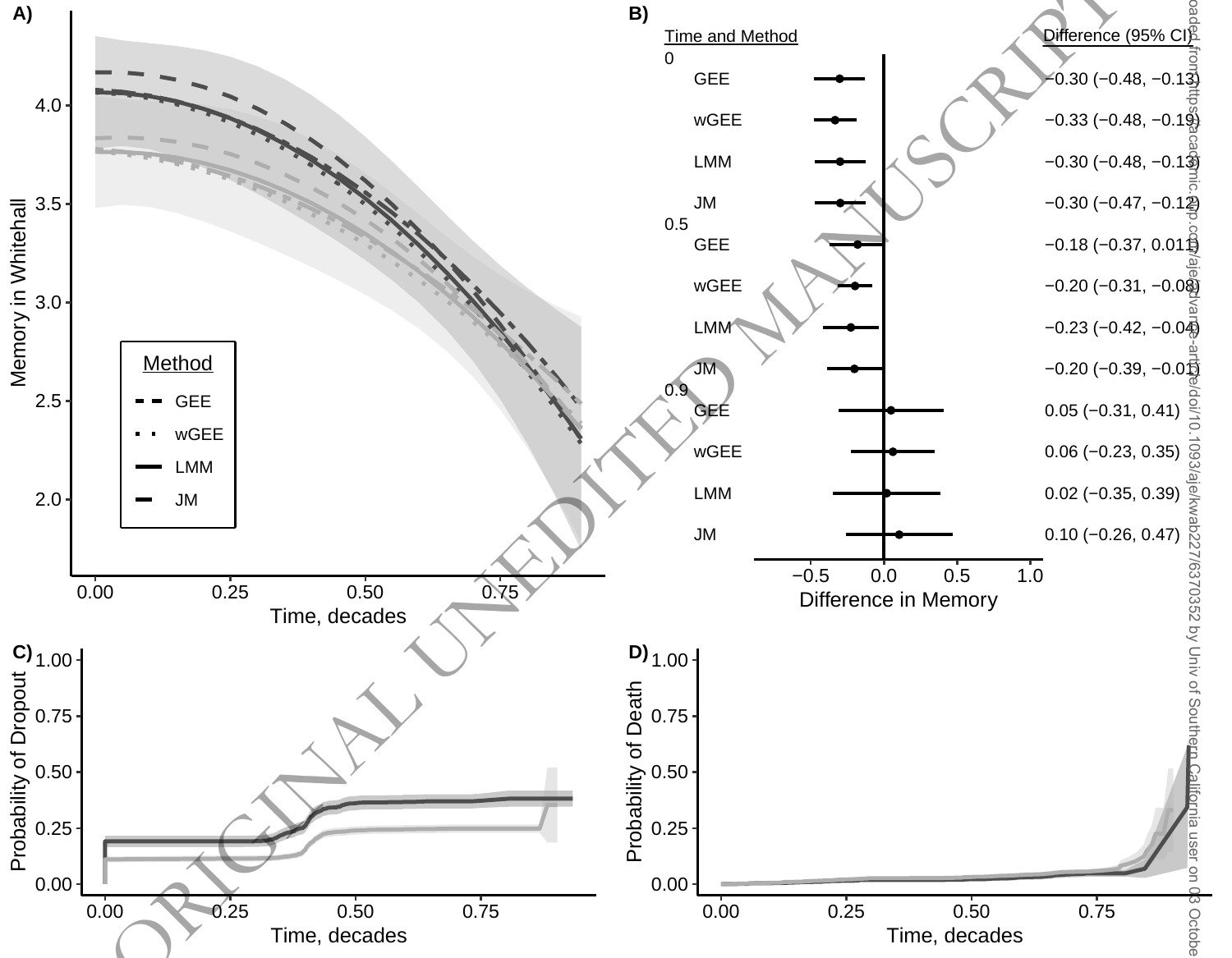**Figure 3**. Comparison of the statistical approaches on memory in the WHICAP study (1992-2017): A) Mean trajectories estimated by GEE, weighted GEE (wGEE), linear mixed model (LMM) and joint model (JM) for non-Hispanic White males (light gray) or females (dark gray) entered at 75 years old in the 1992 recruitment wave, with low level of education; B) Male vs female difference in memory estimated by the four methods, at baseline, 5, 9 and 15 years; C) non-parametric Aalen-Johansen estimates of the probability to drop out for males (light gray) and females (dark gray); D) non-parametric Aalen-Johansen estimates of the probability to die for males (light gray) and females (dark gray). Shaded areas represent 95% confidence intervals of LMM in A) and of Aalen-Johansen estimates in C) and D).

RIGINAL UNED